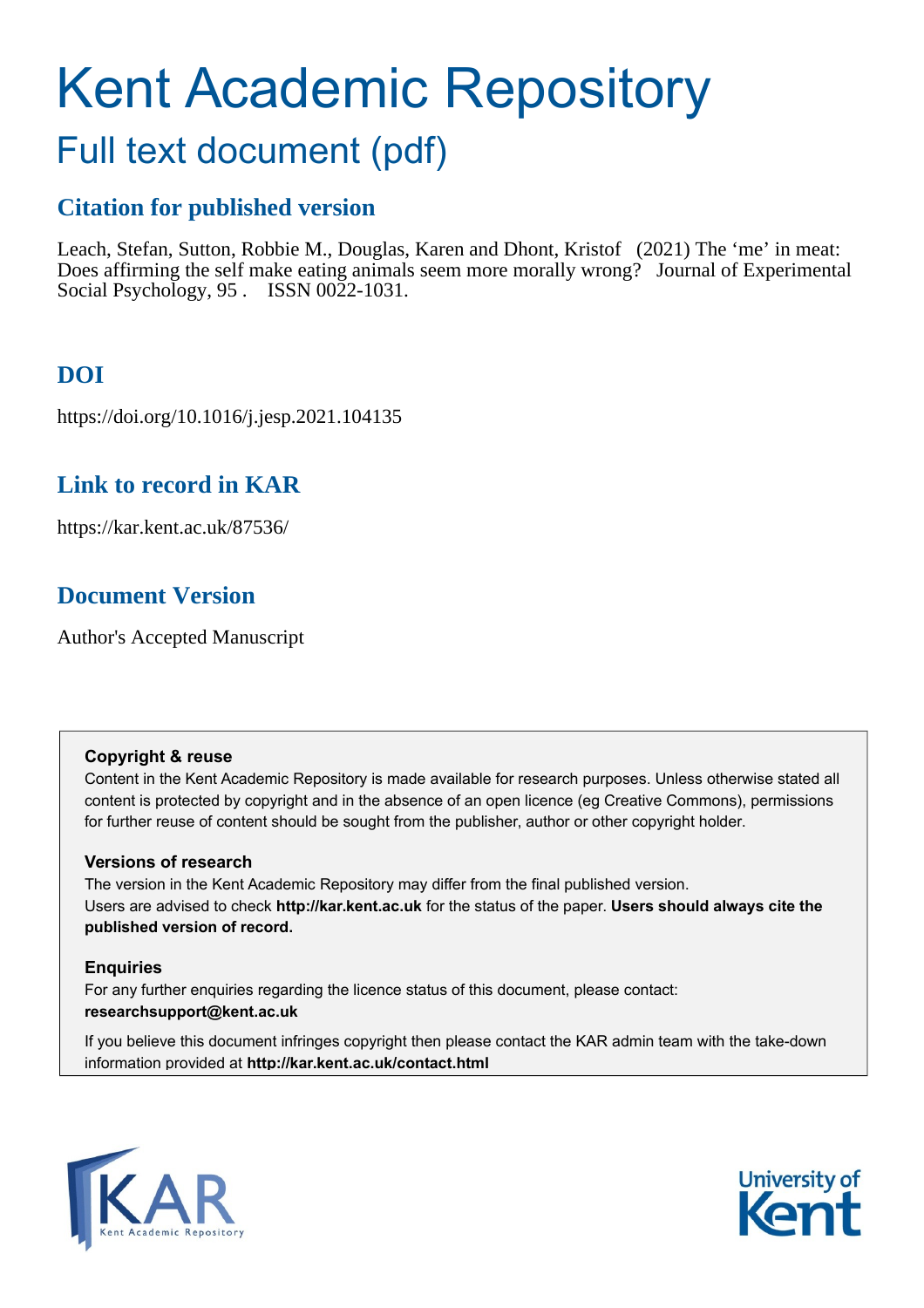#### **The 'me' in meat: Does affirming the self make eating animals seem more morally wrong?**

Stefan Leach, Robbie M. Sutton, Karen M. Douglas, and Kristof Dhont

School of Psychology, University of Kent, UK

In press, *Journal of Experimental Social Psychology*

Author Note

Stefan Leach: https://orcid.org/0000-0003-4065-3519

Robbie M. Sutton: https://orcid.org/0000-0003-1542-1716

Karen M. Douglas: https://orcid.org/0000-0002-0381-6924

Kristof Dhont: https://orcid.org/0000-0001-6060-8083

The authors declare no conflict of interest. The project was supported by the Leverhulme

Trust (ID: RPG-2018-136). Correspondence should be addressed to Stefan Leach, School of

Psychology, University of Kent, Canterbury, Kent, CT2 7NP. Email: [s.n.d.leach@kent.ac.uk.](mailto:s.n.d.leach@kent.ac.uk)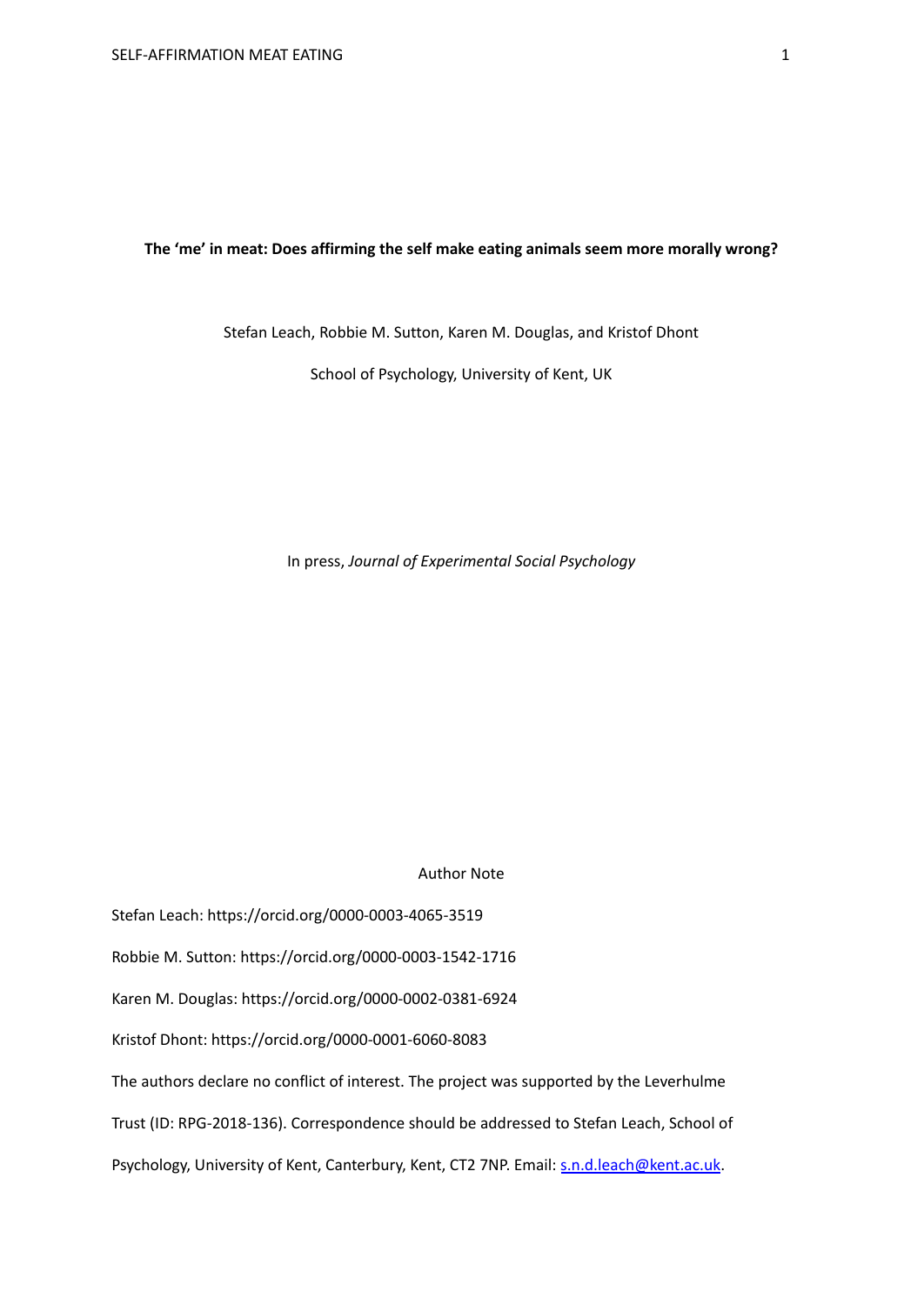#### Abstract

People typically extend limited moral standing to animals reared for food. Prominent perspectives in the literature on animal-human relations characterize this phenomenon as an outcome of moral disengagement: in other words, a strategy that protects people from moral self-condemnation. To provide a direct test of this hypothesis, we exposed people to a self-affirmation manipulation, and hypothesized that this would lead them to be more critical of their own meat eating and be more appreciative of animals' minds and suffering. Three experiments tested this idea in meat-eaters from the United Kingdom. Two initial experiments ( $n = 244$ ,  $n = 247$ ) found that affirming the self made eating animals seem more morally wrong. However, a subsequent pre-registered experiment (n = 719) failed to replicate this effect. In addition, this experiment found no effects of the affirmation procedure on specific beliefs about eating animals that participants consume compared to animals they do not consume. A mini-meta analysis of all the experiments found only weak evidence in support of the idea that affirming the self makes eating meat seem more morally wrong. There was no evidence that the affirmation procedure affected beliefs about animal minds.

*Keywords*: Meat, Animals, Morality, Self-affirmation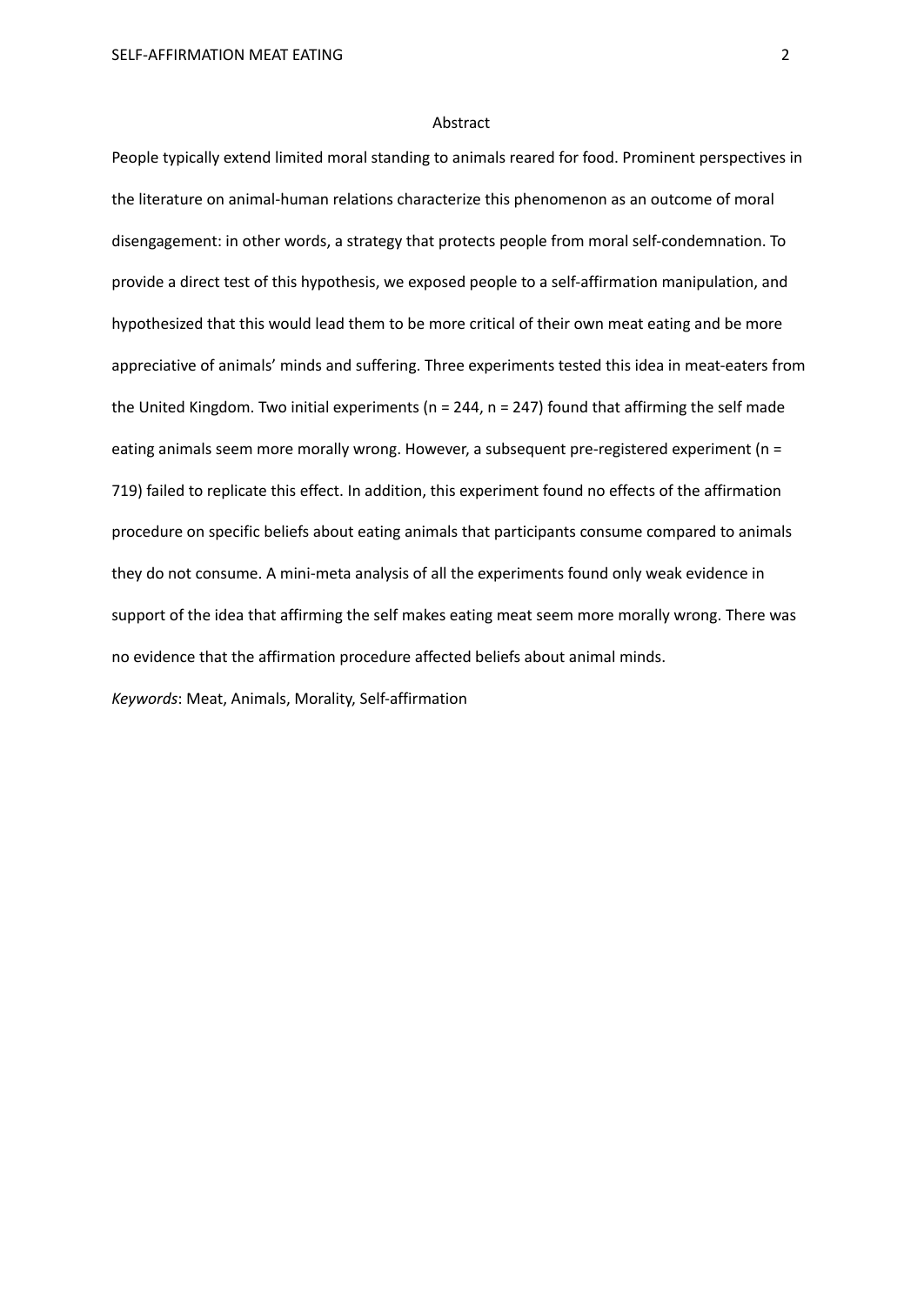The 'me' in meat: Does affirming the self make eating animals seem more morally wrong?

Meat consumption and factory farming raise important moral questions about animal welfare (Dhont & Hodson, 2020; Joy, 2010; Singer, 2009). The increasing popularity of vegetarian and meat-free substitutes (Ruby, 2012; Sadler, 2004) suggests that moral concerns surrounding animal welfare are gaining traction (see also Dhont et al., 2019; Dhont & Hodson, 2020). However, and at the same time, people have a tendency to disengage from these concerns. A growing body of work is predicated on the idea that this is driven by a need to preserve a positive self-image (Bastian & Loughnan, 2017; Loughnan & Davies, 2020; Rothgerber, 2020). We provide the most direct test of this view to date by examining whether affirming the self makes people more critical of meat consumption and more appreciative of animals' minds and suffering.

#### **1.1. Meat eating and moral disengagement**

Moral disengagement refers to the psychological removal of self-sanctions from moral behaviour (Bandura, 1999). Scholars propose that moral disengagement surrounding meat eating and animal welfare is prevalent (Bastian & Loughnan, 2017; Joy, 2010; Loughnan & Davies, 2020; Piazza et al., 2015; Rothgerber, 2020). People typically rationalize the indirect harms caused by meat eating by virtue of it being nice, necessary, normal, and natural. Piazza et al. (2015) identified these rationalizations as the 'four N's' of meat consumption and found that the more people endorsed these justifications the less they saw eating meat as morally problematic. Other work suggests that people tend to morally disengage by minimizing the harms inflicted on animals reared for food. These animals are assumed to possess less sophisticated minds compared to other animals (Bastian et al., 2012); leading people to be less concerned about their welfare (Bratanova et al., 2011; Leach et al., 2020; Leite et al., 2019). Taken together, this work shows that moral disengagement surrounding meat eating is characterized by reduced concern for the welfare of food animals, and skepticism about their mental sophistication.

Moral disengagement can serve to protect individuals from self-condemnation by making behaviours seem more permissible (Bandura, 1999). This is important to people because maintaining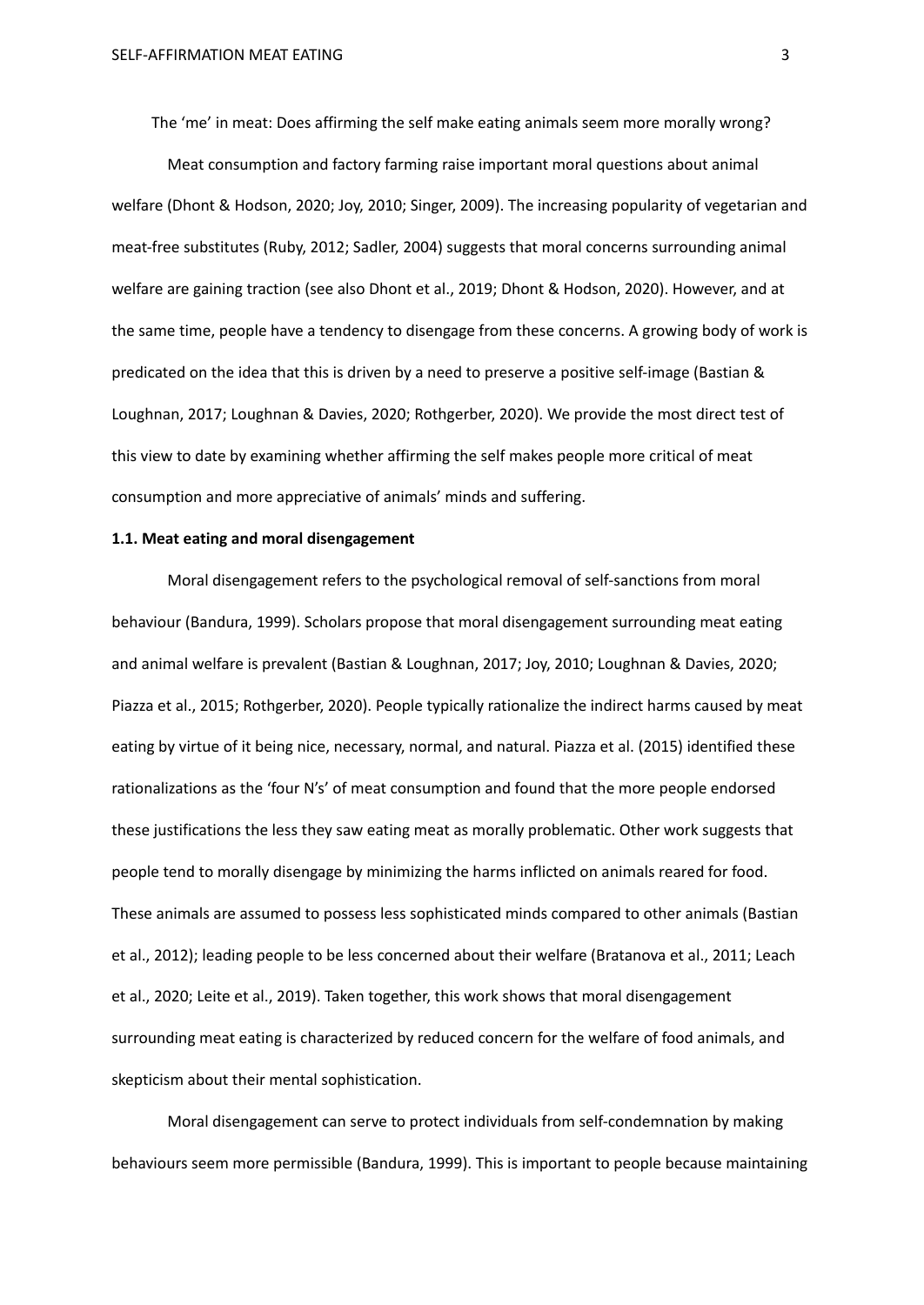SELF-AFFIRMATION MEAT EATING 4

a positive view of the self is desirable and adaptive (Alicke & Govorun, 2005; Aquino & Reed II, 2002; Sedikides & Gregg, 2008; Sherman & Cohen, 2006; Steele, 1988; Taylor & Brown, 1988). Many scholars have argued that disengagement from the moral issues surrounding meat eating is caused by threats to peoples' self image (Bastian & Loughnan, 2017; Joy, 2010; Loughnan & Davies, 2020; Piazza et al., 2015; Rothgerber, 2020). This threat is thought to be aggravated by the 'meat paradox': people care about animals but are complicit in their suffering and death (Bastian & Loughnan, 2017; Loughnan & Davies, 2020).

A basic premise of these accounts is that eating meat conflicts with broader prohibitions against harm and can therefore present an unfavorable view of the self. It is for this reason that people are thought to minimize the moral issues surrounding meat eating and animal welfare. For example, Piazza et al. (2015) argue that common justifications (e.g., "A lot of other people eat meat") can persuade others of the legitimacy of one's actions which, in turn, could make it easier to avoid self-condemnation. Bastian et al. (2012) argued that people underestimate food animals' minds, and therefore their capacity to be harmed, for similar reasons. The strongest form of this perspective states that moral disengagement is specifically caused by a desire to protect the self and not by other mechanisms such as expectancy violation or visceral reactions to harm (Bastian & Loughnan, 2017). Conceptualizing the psychology of meat eating in these terms implies that the desire to avoid self-condemnation is a driving force behind moral beliefs about meat eating, animal minds, and animal welfare.

#### **1.2. Implicating the self in moral disengagement about meat eating**

Research has made considerable headway in implicating the self in moral disengagement about meat eating and animal welfare. In one study, meat eaters judged a cow as less mentally sophisticated, and therefore less able to suffer, if they were led to believe it was destined to be butchered (vs. live out its life on the farm; Bastian et al., 2012). In another study, participants who had recently eaten beef jerky (vs. nuts) reported less moral concern for cows (Loughnan et al., 2010). This latter finding, especially, is consistent with the idea that moral disengagement is driven by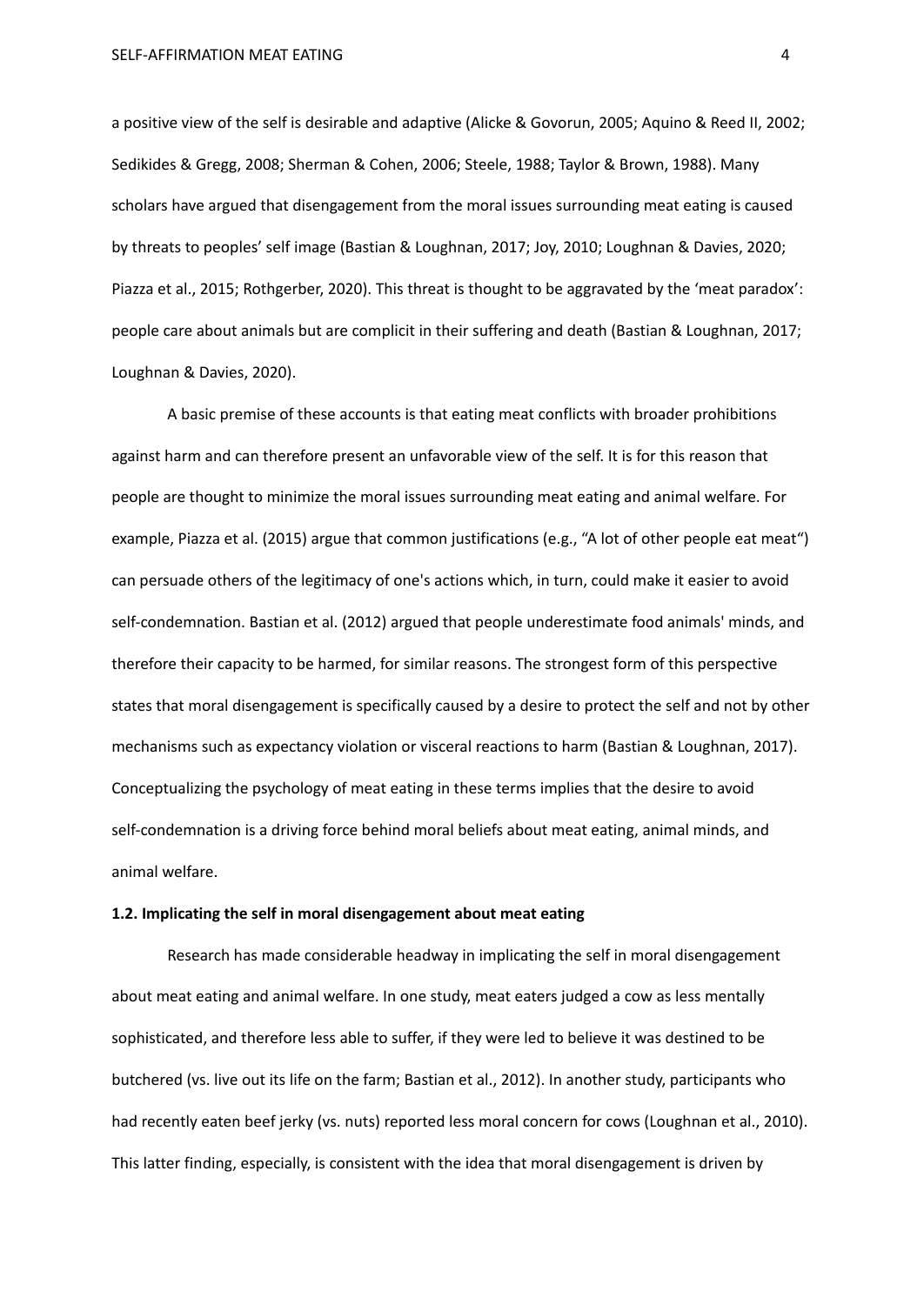threats to the self. If ever the morality of eating animals and their capacity to be harmed is likely to be self-relevant it is after having just eaten meat.

Though the desire to protect the self is a plausible explanation of these results, other explanations remain viable. For example, people could downplay animals' capacity to be harmed after considering how they are butchered because they are averse to harm and are motivated to minimize it (Cushman et al., 2012). Likewise, shifts in moral concern for animals that occur post meat-eating could be due to people inferring their attitudes after-the-fact from their behavior. The idea here is that when asked about meat eating and animal welfare, a person might consider their recent choices and infer from them that they do not care much about food animals (Bem, 1967; Loughnan et al., 2010). These are not mutually exclusive accounts of why people believe what they do about meat eating and food animals. It is likely that each explanation, including the self-protective account, explains some part of the phenomena. These arguments do, however, suggest that there is a need for further data on how self-protective processes are related to beliefs about meat eating and farm animals. One way to move forward is by addressing the self-concept directly, either by manipulation or measurement.

Self-affirmation theory (Sherman & Cohen, 2006; Steele, 1988) suggests that perceptions of the self change as a function of whether the current domain of focus affords a positive view of the self. As a result, threats to the self can be ameliorated by affirming a domain of self-integrity that is unrelated to the present threat (Harris & Napper, 2005; Reed & Aspinwall, 1998; Sherman et al., 2000). This perspective suggests that if the need to protect the self is driving moral disengagement, then moral judgements ought to fluctuate as a function of whether people have recently affirmed the self. This can be tested by having participants affirm an important value or source of integrity that is peripheral to the threat at hand (McQueen & Klein, 2006). Specifically, bringing attention to a personal domain of value allows people to retain a sense of integrity in the face of threats to a different domain. For example, affirming the self makes people more likely to admit personally contributing to climate (Sparks et al., 2010) and to be less defensive when apologizing for offending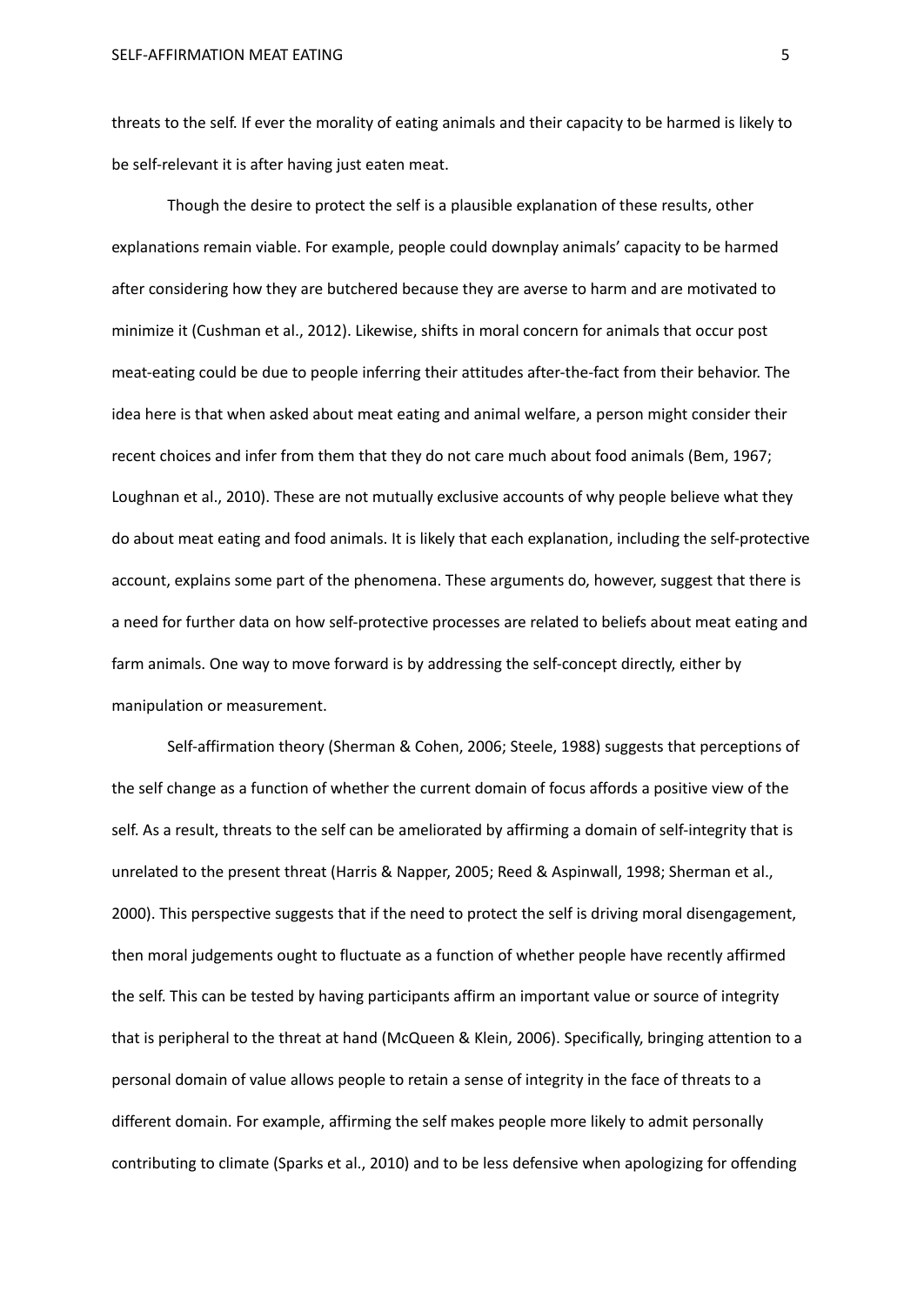or hurting someone (Schumann, 2014). If people are more prone to acknowledging that their behaviour may be morally problematic under these conditions, the self-concept is directly implicated (Sherman & Cohen, 2006).

#### **1.3. Present research**

The present research investigates the role of the self in beliefs about eating meat, animal minds, and animal welfare. We focus on these judgements because they are pathways through which threats to the self can likely be minimized. We exposed an experimental group of participants to a self-affirmation procedure (Sherman & Cohen, 2006). We examine whether, compared to control participants, this causes them to indicate that eating animals is morally wrong, ascribe mental capacities to animals, and appreciate their suffering. Our reason is that these findings would directly implicate the desire to defend a positive self-concept in perceptions of animals and meat consumption.

#### **2. Experiments 1a & 1b: Initial Data**

Experiments 1a and 1b provided an initial indication of whether fluctuations in the self affect moral beliefs about eating meat. Using a classic affirmation paradigm, these experiments investigated if affirming the self affected moral judgements about eating meat. Participants wrote either about a time when they expressed a central value or when someone else expressed a peripheral value (McQueen & Klein, 2006). Participants then briefly considered the moral issues surrounding meat eating and judged how morally wrong it is to eat meat, the extent to which food animals possess minds, and the extent to which they suffered in slaughterhouses. In addition, Experiment 1b explored the potential boundary conditions of these effects by examining how affirming the self affected moral beliefs that presumably posed less of a threat to the self. We chose to examine beliefs about prostitution here because prostitution is a moralized behaviour that participants are presumably unlikely to have engaged in and can therefore judge without tacitly threatening the self. We expected participants who have affirmed the self (compared to participants who have not) to judge that eating meat is more morally wrong, that food animals possess more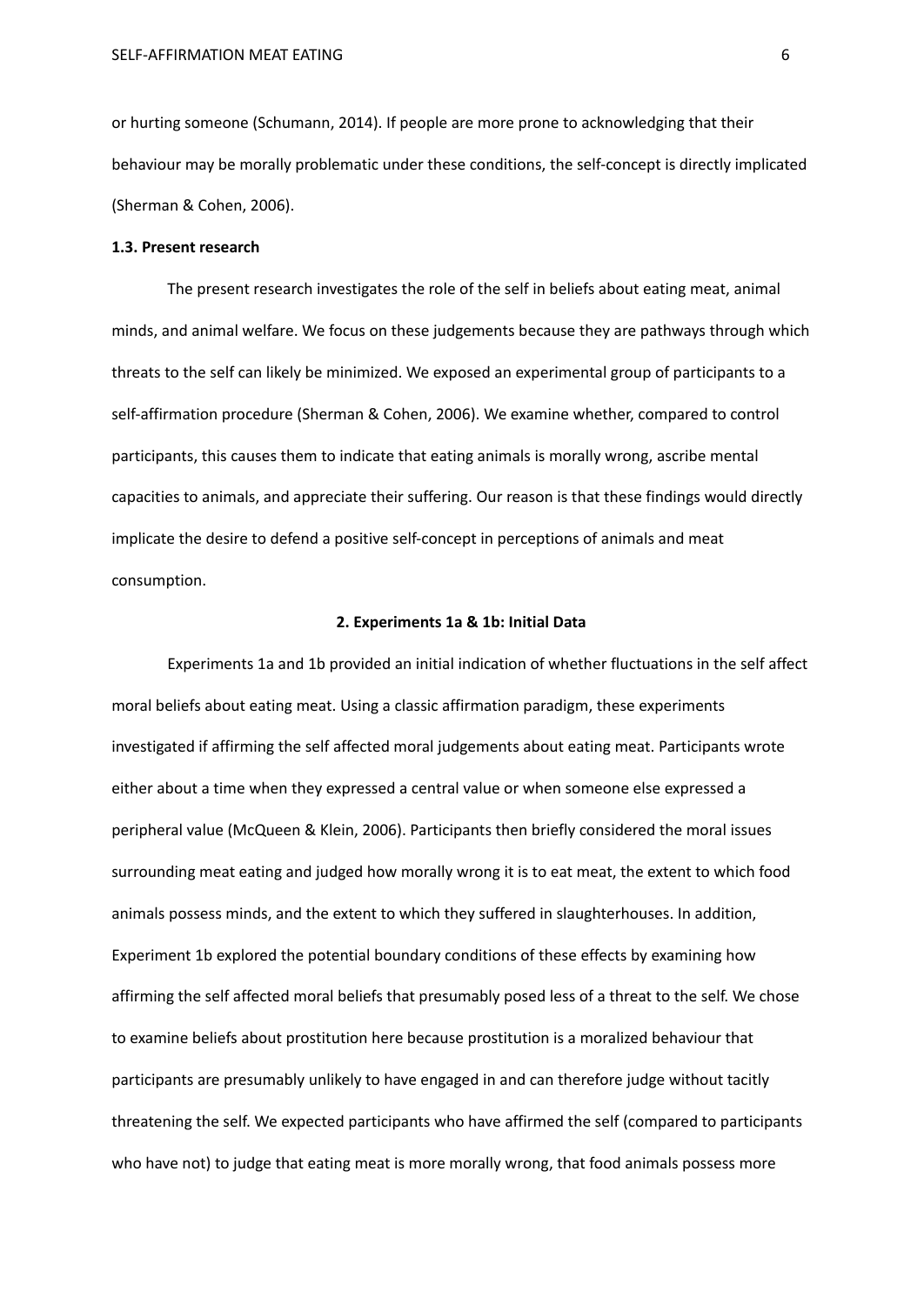sophisticated minds, and that food animals suffer more in slaughterhouses. We also expected the affirmation procedure to more strongly affect moral judgements about eating meat compared to moral judgements about prostitution.

#### **2.1. Method**

The raw data and analysis scripts are available via the *Open Science Framework*

#### [\(https://osf.io/jp6s7/\)](https://osf.io/jp6s7/)*.*

#### **2.1.1. Participants and Design**

**Samples.** We aimed to recruit 250 participants for each experiment. Participants were from the United Kingdom and recruited from the crowdsourcing platform *Prolific* in exchange for £0.45. Experiment 1a consisted of 253 participants and Experiment 1b of 252 participants. Participants were pre-screened to be meat-eaters. Some participants nevertheless indicated they did not eat meat ( $n_{\text{exp1a}}$  = 4,  $n_{\text{exp1b}}$  = 5; "I do not eat meat") or any animal products ( $n_{\text{exp1a}}$  = 1,  $n_{\text{exp1b}}$  = 4; "I do not eat meat or animal products") and were therefore excluded. The final sample sizes were 244 (150 female; *M*age = 35.93, *SDage* = 11.91) and 247 (176 female; *M*age = 36.27, *SD* = 12.09). No data were analyzed prior to reaching the full sample size.

**Statistical power.** We subscribe to the conventional apha level  $(\alpha = .050)$  and employ two-tailed tests. A power analysis conducted via the pwr package for R (Champely, 2020) suggested that the final samples ( $n_{\text{exola}}$  = 244,  $n_{\text{exath}}$  = 247) afforded 80% power to detect an effect of affirmation of the following magnitude:  $d = 0.36$ . The combined sample ( $n_{total} = 491$ ) afforded 80% power to detect an effect of affirmation of the following magnitude: *d* = .25. A power analysis conducted via the Superpower package for R (Lakens & Caldwell, 2019) suggested that Experiment 1b afforded 80% power to detect a two-way interaction of the following magnitude: *η<sup>p</sup> <sup>2</sup>* = .035.

**Design.** Participants in both experiments were randomly assigned to one of two conditions in a between-participants design (affirmation: affirmed vs. non-affirmed). Experiment 1b included an additional within-participants factor (judgement: eating meat vs. engaging in prostitution). The research was approved by an internal ethical review board in compliance with British Psychological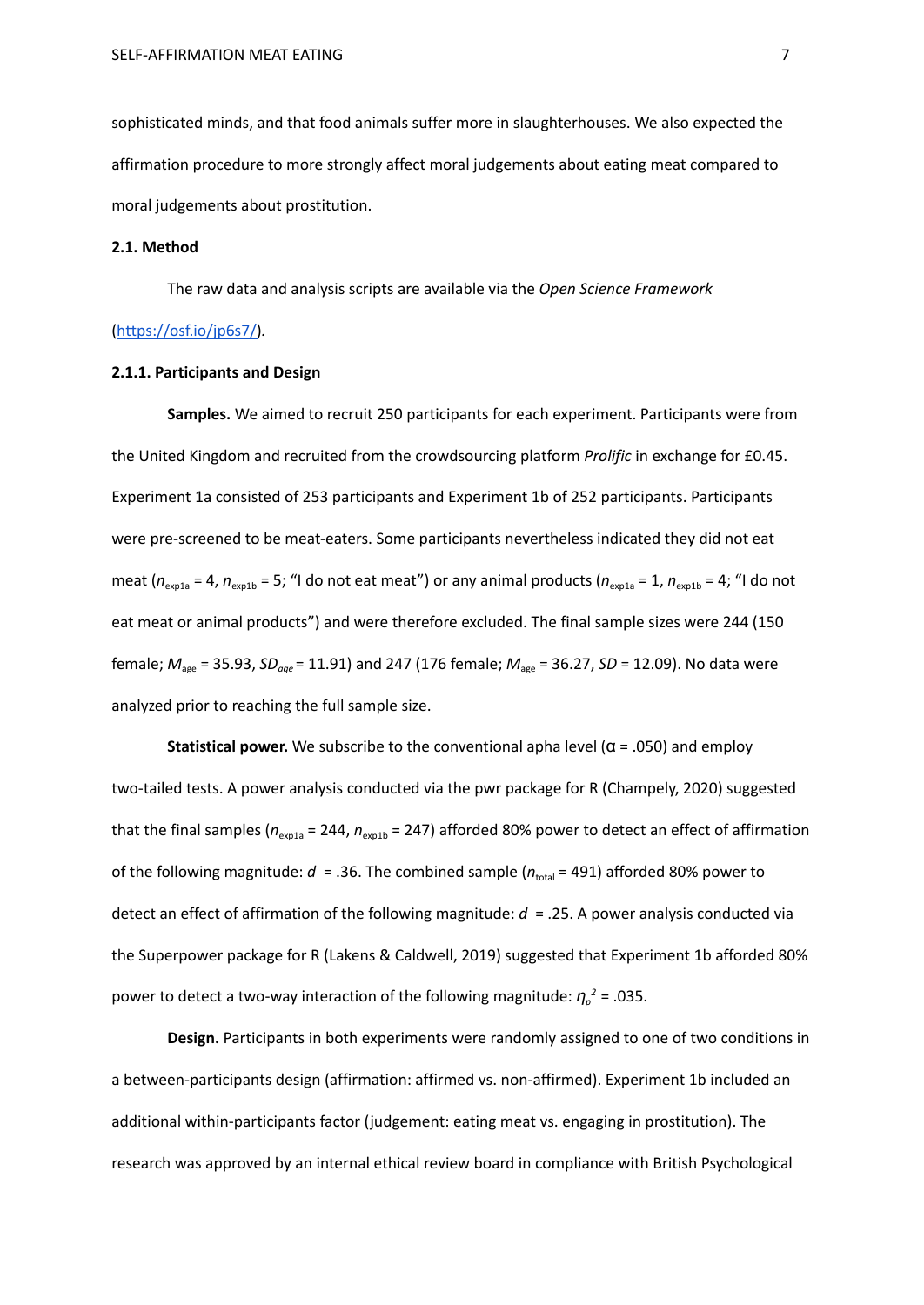Society's code of ethics and conduct. All participants provided informed consent prior to participation. We report all measures, manipulations, and exclusions.

#### **2.1.2. Procedure and Materials**

The procedure was largely identical for both experiments. We begin by describing the procedure for Experiment 1a. Participants completed a conventional self-affirmation value-ranking task (e.g., McQueen & Klein, 2006), in which they ordered ten values from most to least important (living in the moment, politics, relationships with friends and family, loyalty and integrity, religious values, sense of humour, contributions to society, democracy and equal rights, creativity, and intellectual curiosity). Further details on the distribution of selected values can be found in the Supplementary Material. Participants in the self-affirmation condition then wrote about a time in which their highest-ranked value was particularly important to them and how it affected their behaviour. Participants in the non-self-affirmation condition wrote about a time in which their lowest-ranked value could be important to someone else and how it could affect their behaviour. Participants were then prompted to briefly consider the moral issues surrounding meat eating. Then, participants judged the moral wrongness of eating meat ("How morally wrong[bad] is it to eat meat?", *as >* .94) 1 , the extent to which farm animals used for food are capable of six mental capacities ("To what extent are farm animals capable of thought [planning/remembering/fear/pain/ pleasure]?"; *as >* .83) and the extent to which animals in slaughterhouses suffer ("To what extent do farm animals in slaughterhouses suffer?"). We chose the mental capacities as they reflect general aspects of mind that are theoretically important and empirically grounded (e.g., H. M. Gray et al., 2007). All items were anchored from 1 (not at all) to 7 (very much). Finally, participants identified their dietary habits ("I eat meat" vs. "I do not eat meat" vs. "I do not eat any animal products").

 $<sup>1</sup>$  Participants in Experiment 1a also judged the importance of reducing their meat consumption on a</sup> single-item measure ("How important is it that I make an effort to reduce meat consumption?"), from 1 (*not at all*) to 7 (*very much*). Participants who affirmed a central value believed that it was more important to reduce their meat consumption (*M* = 4.77, *SD =* 1.75) compared to participants who had not affirmed a central value (*M* = 4.29, *SD =* 1.91), *t*(242) = 2.03, *p* = .044, *d* = 0.26, 95% CI [0.01, 0.51].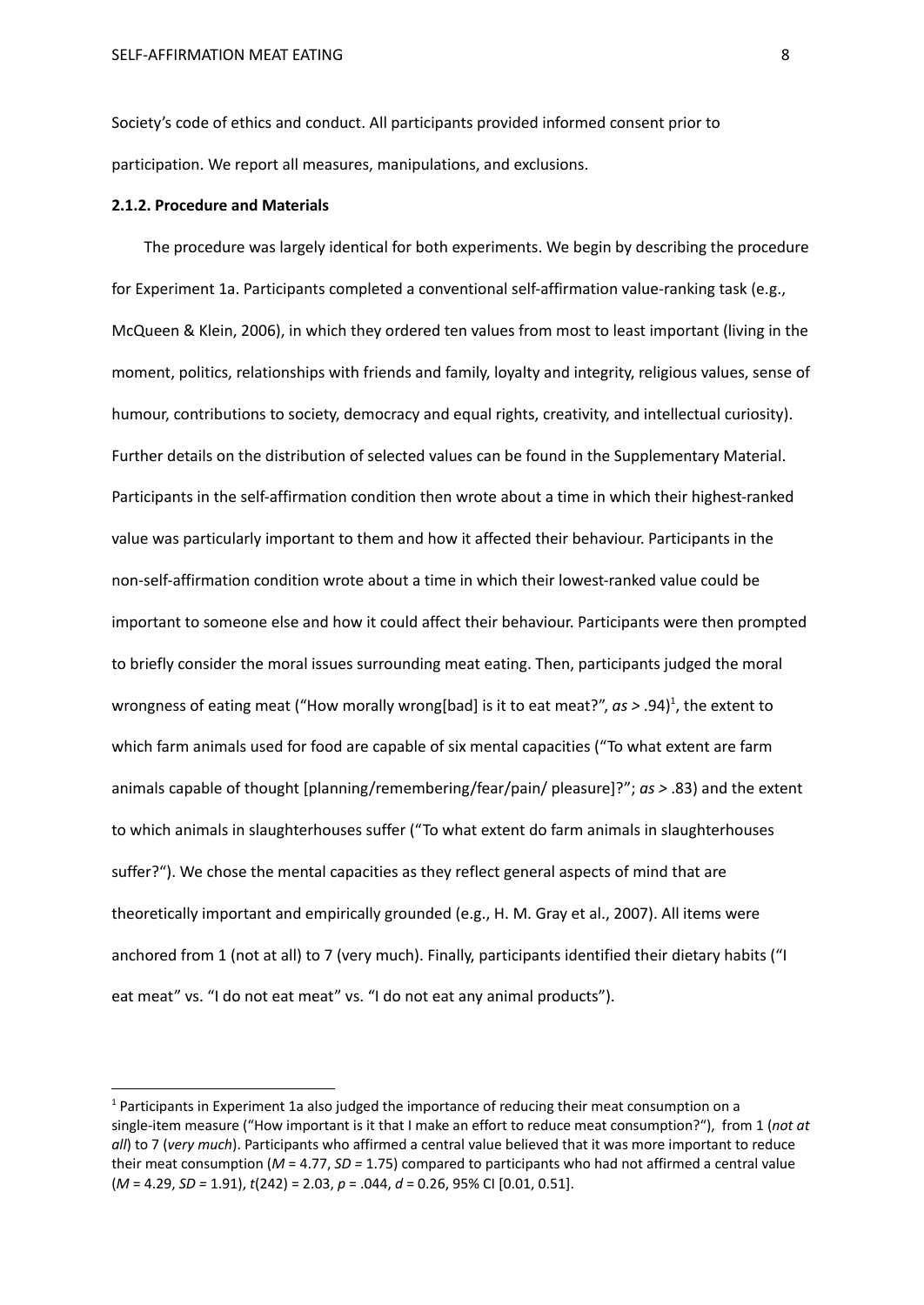The procedure for Experiment 1b was largely identical. Participants completed the same affirmation task, then briefly considered the moral issues surrounding meat eating and judged how morally wrong it is to eat meat, the extent to which food animals possess minds, and the extent to which food animals suffered in slaughterhouses. The measures were identical to those in Experiment 1a. In addition, participants were asked to briefly consider the moral issues surrounding prostitution and to judge the moral wrongness of engaging in prostitution ("How morally wrong[bad] it is to engage in prostitution?", *a =* .97), from 1 (not at all) to 7 (very much). The order of the topics (meat eating vs. prostitution) was randomized. Participants then identified their dietary habits in the same manner as in Experiment 1a. At the conclusion of both studies, participants were debriefed, thanked, and paid.

#### **2.2. Results and Discussion**

To provide the most reliable estimates we present meta-level coefficients derived from analyzing the data across both experiments (Goh et al., 2016). Further details on study-level effects are available in the Supplementary Material. Effect sizes are estimated from standardized mean differences (Cohen's *d*) and weighted via an inverse-variance method (Schwarzer et al., 2015). Affirming a central value made eating meat seem more morally wrong. Affirmed participants reported that eating meat was more morally wrong (Experiment 1a: *M* = 3.25, *SD* = 1.65; Experiment 1b: *M* = 3.27, *SD* = 1.68) than non-affirmed participants (Experiment 1a: *M* = 2.82, *SD* = 1.65; Experiment 1b: *M* = 2.86, *SD* = 1.57), *d* = 0.26, 95% CI [0.08, 0.44], *Z* = 2.84, *p* = .005.

Next we tested if affirming the self affected judgements about animal minds and suffering. We found no evidence that affirmed (Experiment 1a: *M* = 5.22, *SD* = 1.02; Experiment 1b: *M* = 5.25, *SD* = 1.08) and non-affirmed (Experiment 1a: *M*= 5.26, *SD* = 1.09*;* Experiment 1b: *M* = 5.21, *SD* = 1.04) participants differed in the degree to which they believed food animals possessed minds, *d* < 0.01, 95% CI [-0.17, 0.18], *Z* = 0.04, *p* = .971. Nor did we they find any evidence that affirmed (Experiment 1a: *M* = 4.95, *SD =* 1.36; Experiment 1b: *M* = 4.87, *SD=* 1.59) and non-affirmed (Experiment 1a: *M*= 4.87, *SD =* 1.52; Experiment 1b: *M* = 4.73, *SD =* 1.58) participants differed in the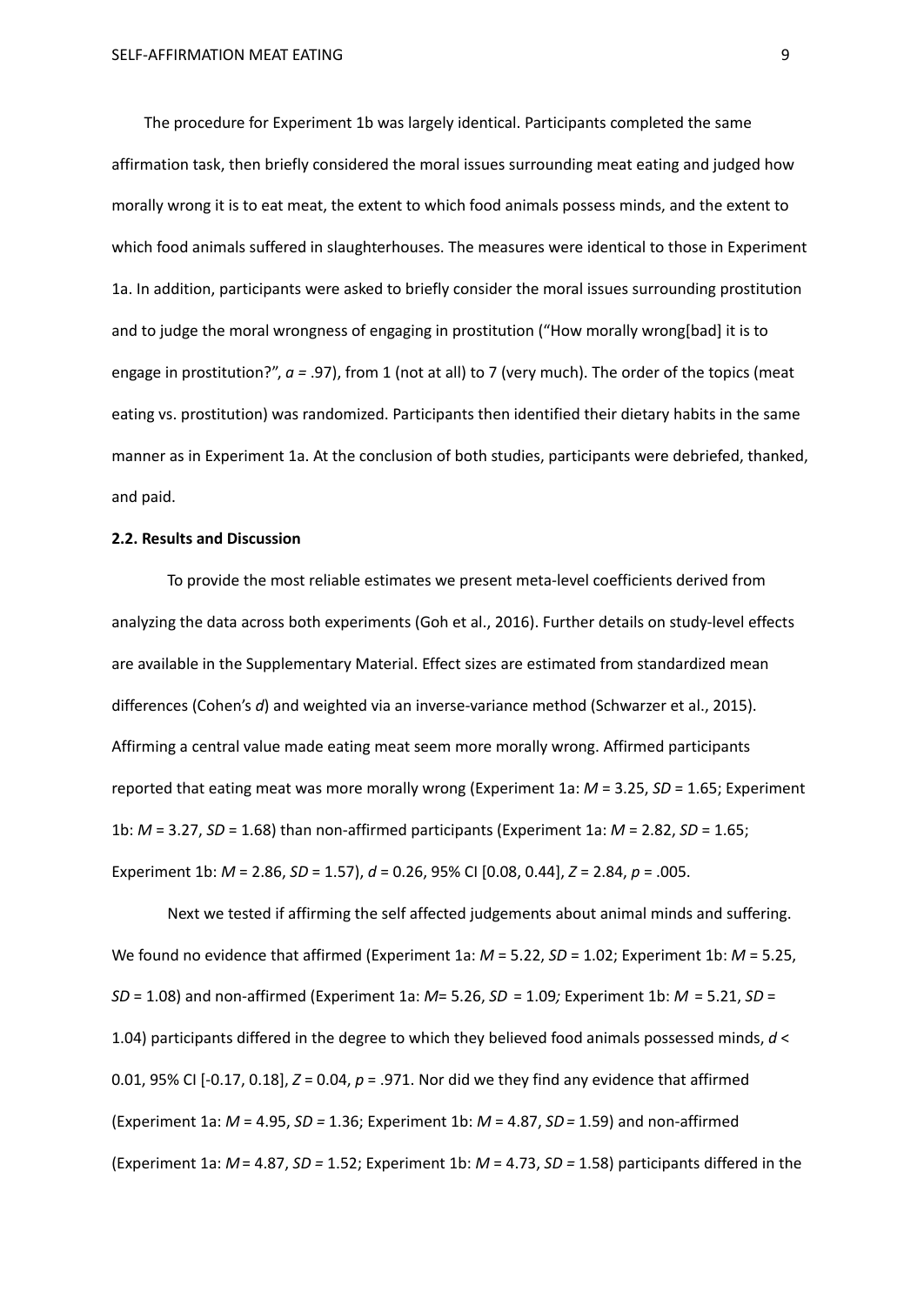extent to which they believed animals suffered in slaughterhouses,  $d = 0.07$ , 95% CI  $[-0.11, 0.25]$ ,  $Z =$ 0.80,  $p = .425$ .

Finally in Experiment 1b, we examined how affirming the self affected beliefs about a behaviour that presumably posed less of a threat to the self--prostitution. An Analysis of Variance with 2 (affirmed vs. non-affirmed) x 2 (meat eating vs. prostitution) revealed no strong evidence that the affirmation procedure differentially affected moral judgements towards meat eating compared to prostitution, *F*(1, 245) = 3.61, *p* = .058, *η<sup>p</sup> <sup>2</sup>* = .01. Further tests suggested that there was no evidence in support of the idea that affirming the self (*M* = 3.95, *SD* = 2.09), compared to not affirming the self (*M* = 4.17, *SD* = 2.01), affects moral judgements of prostitution, *t*(245) = -0.81, *p* = .416, *d* = -0.10, 95% CI [-0.35, 0.15].

The results from Experiments 1a and 1b provide some initial evidence of a causal link between perceptions of the self and the propensity to believe that meat eating is morally problematic. The data were inconclusive with regards to whether affirming the self affects how people perceive animal minds and suffering. Finally, we found some weak evidence in support of the idea that affirming the self more strongly affects moral beliefs that pose a threat to the self (about meat eating) compared to beliefs that do not pose a threat to the self (about prostitution).

#### **3. Experiment 2: Direct Replication and Extension**

Experiment 2 aimed to provide more definitive evidence by testing if the effect of affirming the self on judgements about eating animals replicates in a new and larger sample. We did this by exposing participants to the same affirmation procedure and then measuring the same beliefs as in Experiments 1a and 1b: whether it is morally wrong to eat meat, and the extent to which animals reared for food possess minds and suffer in slaughterhouses. Our first prediction was that we would observe a similar effect as that obtained in Experiments 1a and 1b: that affirming the self makes eating meat (in general) seem more morally wrong.

In addition, Experiment 2 provided a more stringent test of whether affirming the self makes eating animals seem more morally wrong by reducing threats to the self. It achieved this by eliciting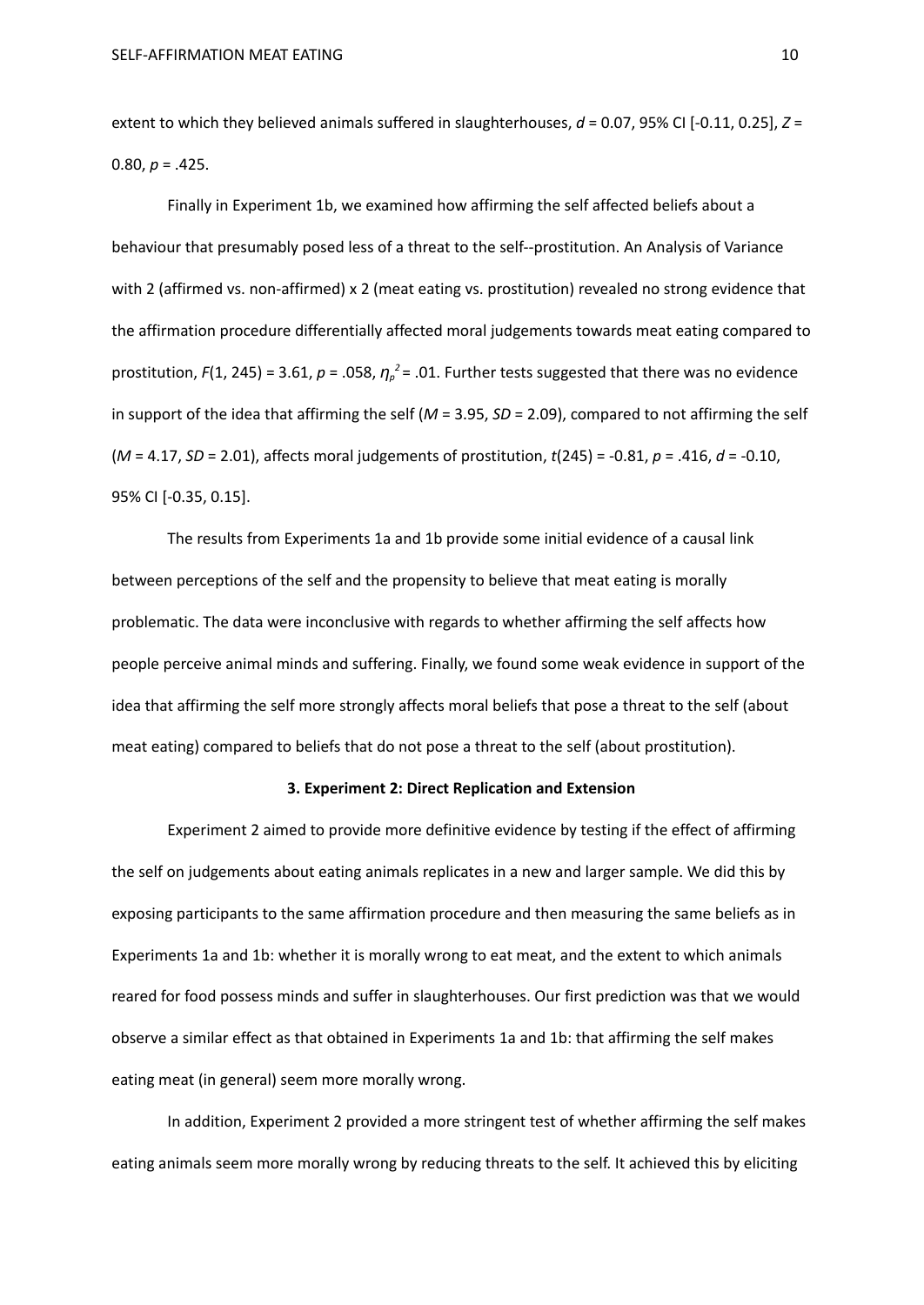two additional beliefs: whether it is morally wrong to eat an animal that participants themselves consume (e.g., pigs) and whether it is morally wrong to eat an animal that participants themselves do not consume (e.g., donkeys). On the basis that it is threatening to the self to judge one's own actions as morally problematic, our second prediction was that affirming the self should make eating pigs seem more morally wrong. On the basis that it is especially threatening to judge one's own actions (vs. actions that one does not perform) as morally problematic, our third prediction was that affirming the self should make eating pigs seem more morally wrong than it does eating donkeys. Support for this third prediction would therefore be strongly indicative of a self-protective motivation. Absence of support for the third prediction, in the context of support for the first and second prediction, would not rule out a self-protective motivation. The defences that people erect to justify their consumption of meat might generalize to animals that do not form part of their own diet. However, it would leave open alternative accounts that would need to be addressed in future research projects.

#### **3.1. Method**

Experiment 2 was pre-registered. The approved (Stage 1) protocol, raw data, and analysis scripts are available via the *Open Science Framework* [\(https://osf.io/jp6s7/\)](https://osf.io/jp6s7/)*.*

#### **3.1.1. Stimulus pretest**

Prior to conducting the main test, we sought to identify a pair of suitable animals, one that is typically eaten and one that is not, to serve as stimulus targets. One-hundred self-identified meat eaters from a university in the United Kingdom (70 female;  $M_{\text{age}}$  = 19.15, *SD<sub>age</sub>* = 0.90) reported their beliefs about cows, pigs, sheep, tapirs, wildebeests, and donkeys. These beliefs included: consumption behaviour ("Do you eat meat or edible products made from [animal]?"; yes vs. no), moral beliefs about eating the animal ("How morally wrong it is to eat [animal]s?", "How morally bad is it to eat [animal]s?", "Do [animal]s deserve to be protected from being eaten?", "If meat from a [animal] was on the menu at a restaurant, would you avoid ordering it to reduce the number of [animal]s being killed?"; *as >* .78), and beliefs about the animals' mind, ("To what extent are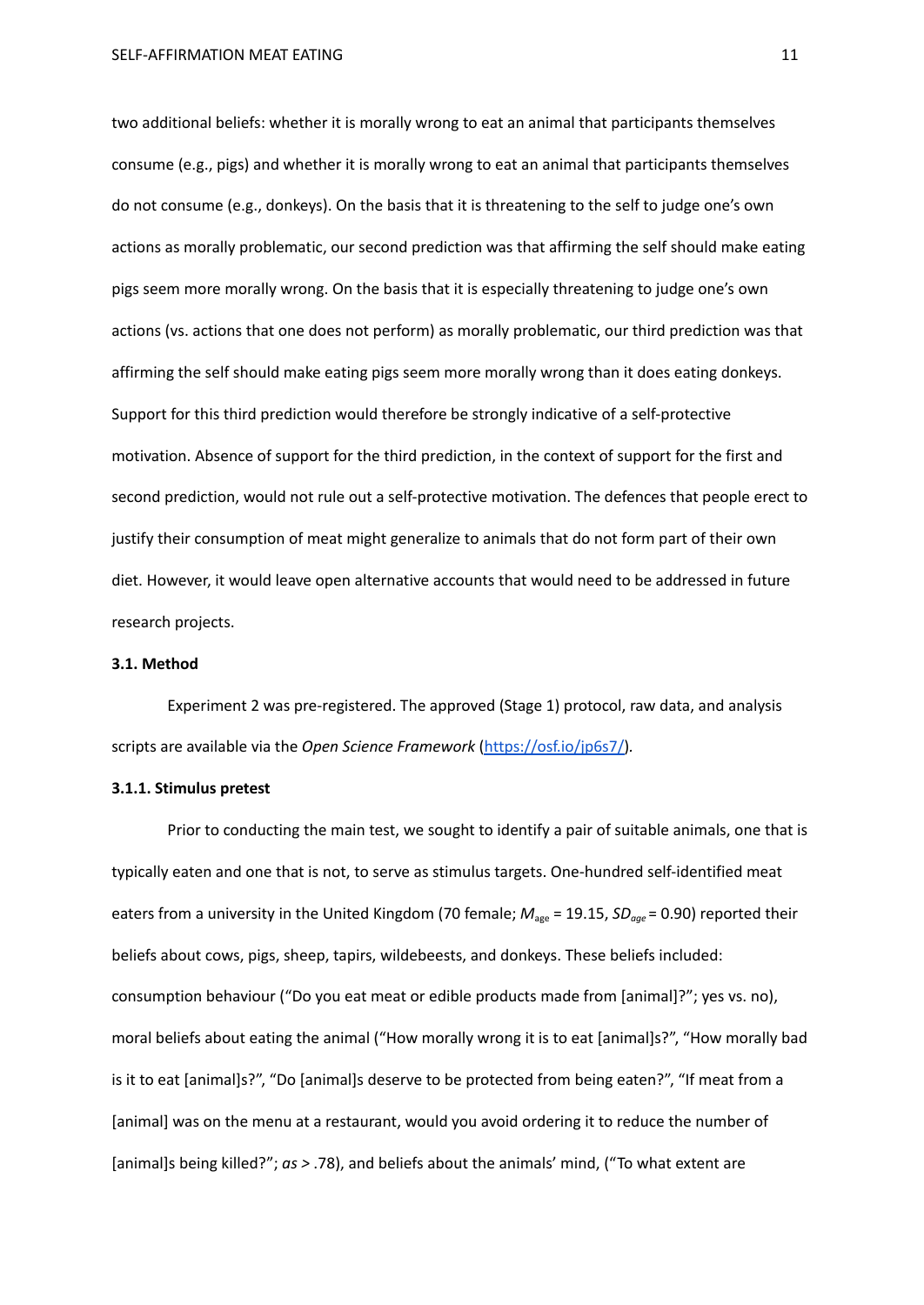[animal]s capable of thought [planning/remembering/fear/pain/ pleasure]?"; *as >* .82). All items were anchored from 1 (not at all) to 7 (very much). We employed the following criteria to select the final pair of animals: i) one animal should be eaten by a majority or all of participants, ii) one animal should be eaten by a minority or no participants, and, iii) beliefs about the sophistication of the animals' minds should not differ. On the basis of these criteria, we selected pigs and donkeys. Almost all participants ate pigs (93/100) whilst almost no participants ate donkeys (3/100). Pigs were perceived to be less morally wrong to eat  $(M = 3.01, SD = 1.11)$  than donkeys  $(M = 3.40, SD = 1.21)$ , *t*(99) = -2.82, *p* = .006, *d* = -0.28, 95% CI [-0.48, -0.08]. Importantly, this meant that the mean ratings were roughly two standard deviations or more away from either response pole, suggesting that ceiling and floor effects should not emerge in Experiment 2. There was no evidence that pigs were perceived to possess more, or less, sophisticated minds (*M* = 5.08, *SD* = 1.22) than donkeys (*M* = 5.05, *SD* = 1.22), *t*(99) = -0.27, *p* = .787, *d* = -0.03, 95% CI [-0.17, 0.22]. Further descriptive statistics for all animals are provided in the Supplementary Material.

#### **3.1.2. Participants and Design**

**Sample size justification.** We aimed for greater than 90% power when testing the effect of self affirmation on moral beliefs about eating animals. We subscribed to the conventional alpha level (α = .050) and employed one-tailed tests. We employed one-tailed tests because we see no basis for predicting the reverse pattern of results. We assumed that the true effect of self affirmation on moral beliefs about animals is of the magnitude we observed in Experiments 1a and 1b (*d* = 0.26). Given these parameters, a power analysis conducted via the *pwr* package for R (Champely, 2020) suggested that a sample of 750 would afford greater than 97% power to detect the expected effect of self affirmation on moral beliefs about eating meat. When testing the moderating effects of self affirmation on moral beliefs about eating animals that participants eat (vs. do not eat), we assumed that the true effect of self affirmation on moral beliefs about animals that participants eat is the same as the effect on general beliefs about meat eating  $(d = 0.26)$ . We assume that the true effect of self affirmation on moral beliefs about animals that participants do not eat is zero ( $d = 0.00$ ). The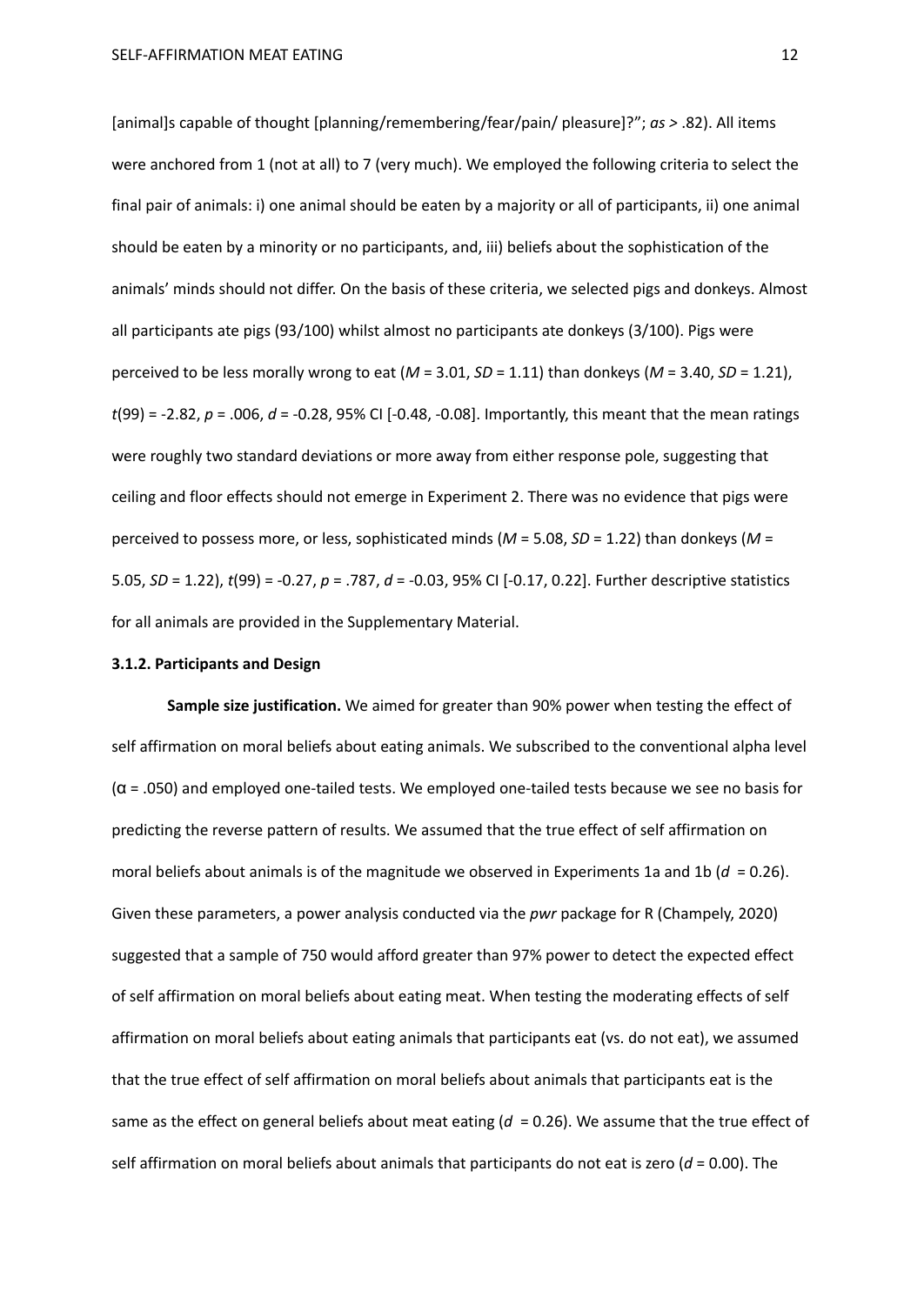expected results correspond to a two-way interaction of the following magnitude: *η<sup>p</sup> <sup>2</sup>* = .017. Simulating 10000 samples via the Superpower package for R (Lakens & Caldwell, 2019) suggested that 750 participants would provide greater than 92% power to detect the two-way interaction between affirmation (affirmed vs. not affirmed) and animal (eaten vs. not eaten). The data from Experiments 1a and 1b indicate that the effect of affirmation on judgements about animal minds and suffering are likely to be very small (*d* < 0.07). We did not use these estimates in our sample-size determination as we did not have the resources to acquire a sample that would be adequately powered to detect an effect of this magnitude (*n* > 7000 to achieve greater than 90% power).

We aimed to recruit 825 adults from the United Kingdom via *Prolific.* This included 75 additional participants (+10%) above and beyond the target sample size of 750 to allow for additional exclusions. We based this on the number of participants in Experiments 1a and 1b who reported that they do not eat meat (3%), and the number of participants in Experiment 2's pre-test who reported that they do not eat specific animals (presented above; 10%).

**Sample.** We achieved the target sample of 825. Participants were pre-screened via *Prolific's* filters to exclude those who do not consume meat. Thirty-five participants nevertheless indicated they did not eat meat (*n* = 29; "I do not eat meat") or any animal products (*n* = 6; "I do not eat meat or animal products") and were therefore excluded. In addition, 72 participants indicated that they either did not consume meat or products made from pigs or did consume meat from donkeys and were therefore excluded. The final sample size was 721 (408 female;  $M_{\text{age}}$  = 39.57, *SD<sub>age</sub>* = 14.50). No data were analyzed prior to reaching the full sample size.

**Statistical power.** A power analysis conducted via the pwr package for R (Champely, 2020) suggested that the final sample afforded greater than 96% power (one-tailed,  $\alpha$  = .050) to detect an effect of self affirmation on moral beliefs about eating meat of the following magnitude:  $d = 0.26$ . Simulating 10000 samples via the Superpower package for R (Lakens & Caldwell, 2019) suggested that the final sample afforded greater than 90% power (one-tailed,  $\alpha$  = .050) to detect a moderating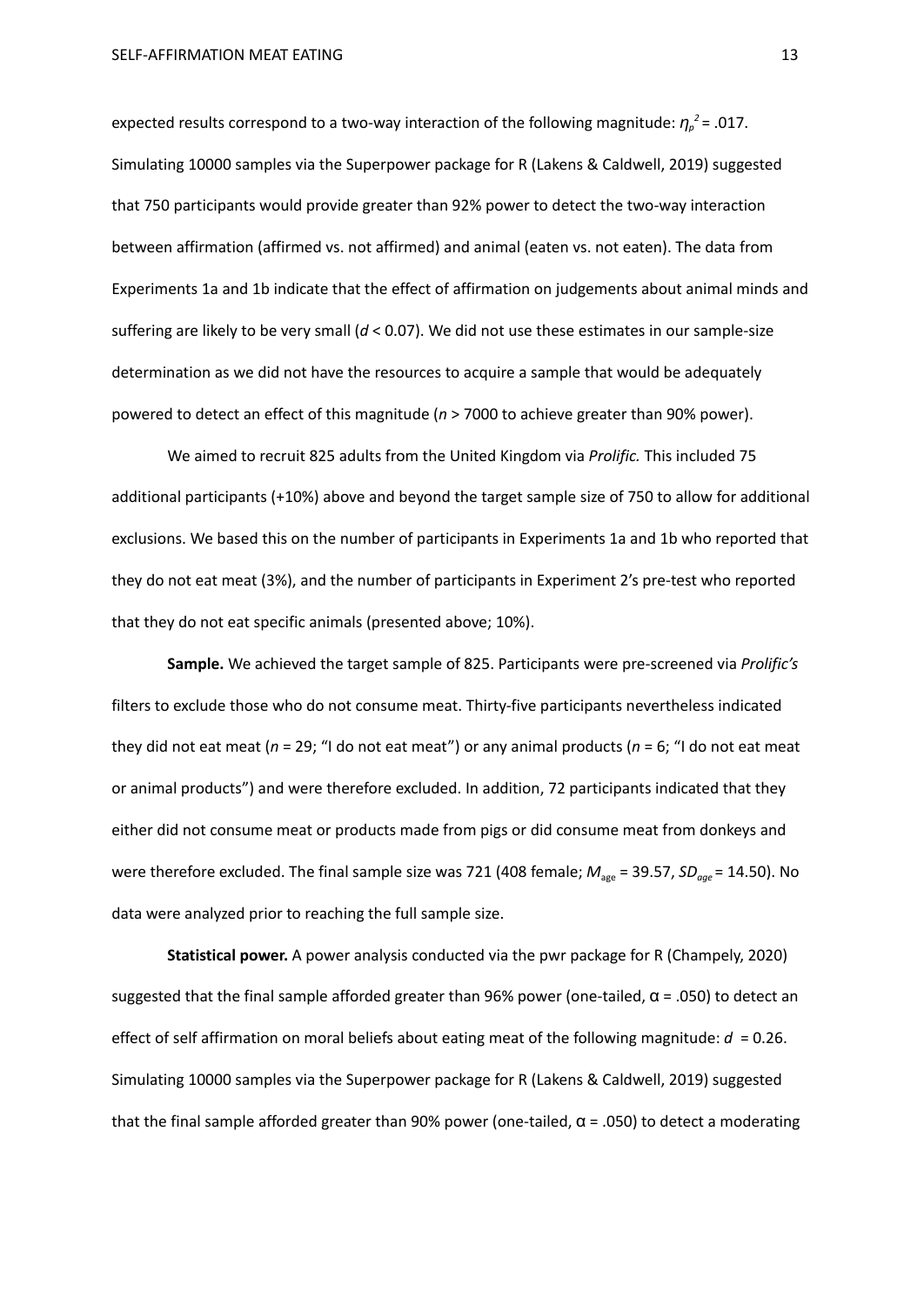effect of self affirmation on moral beliefs about eating animals that participants eat (vs. those they do not eat) of the following magnitude: *η<sup>p</sup> <sup>2</sup>* = .017.

**Design.** Participants were randomly assigned to one condition in a 2 between (affirmation: affirmed vs. non-affirmed) x 2 within (animal: eaten vs. not eaten) design. The research adhered to the same ethical guidelines outlined in Experiments 1a and 1b (see section 2.1.1.).

#### **3.1.2. Procedure and Materials**

We utilized the same affirmation paradigm as in Experiments 1a and 1b (see McQueen & Klein, 2006). Participants were then prompted to briefly consider the moral issues surrounding meat eating and afterwards to judge: the moral wrongness of eating meat ("How morally wrong[bad] it is to eat meat?",  $a = .94$ ), the extent to which farm animals used for food are capable of six mental capacities ("To what extent are farm animals capable of thought [planning/remembering/fear/pain/ pleasure]?", *a* = .86), and the extent to which animals in slaughterhouses suffer ("To what extent do farm animals in slaughterhouses suffer?"). These judgements were elicited directly after the affirmation procedure and were separated from the judgements about specific animals (described below). This ensured the general judgements were not contaminated by specific judgements and allowed us to directly replicate Experiments 1a and 1b.

After these measures, participants briefly considered the moral issues surrounding eating pigs and judged the moral wrongness of eating pigs, and then briefly considered the moral issues surrounding eating donkeys and judged the moral wrongness of eating donkeys. Moral judgements were measured on four items ("How morally wrong it is to eat [animal]s?", "How morally bad is it to eat [animal]s?", "Do [animal]s deserve to be protected from being eaten?", "If meat from a [animal] was on the menu at a restaurant, would you avoid ordering it to reduce the number of [animal]s being killed?", *as* > .91), anchored from 1 (not at all) to 7 (very much). The order of the animals (pigs vs. donkeys) was randomized.

Finally, participants were asked about their dietary habits. Participants identified their dietary habits ("I eat meat" vs. "I do not eat meat" vs. "I do not eat any animal products") and if they eat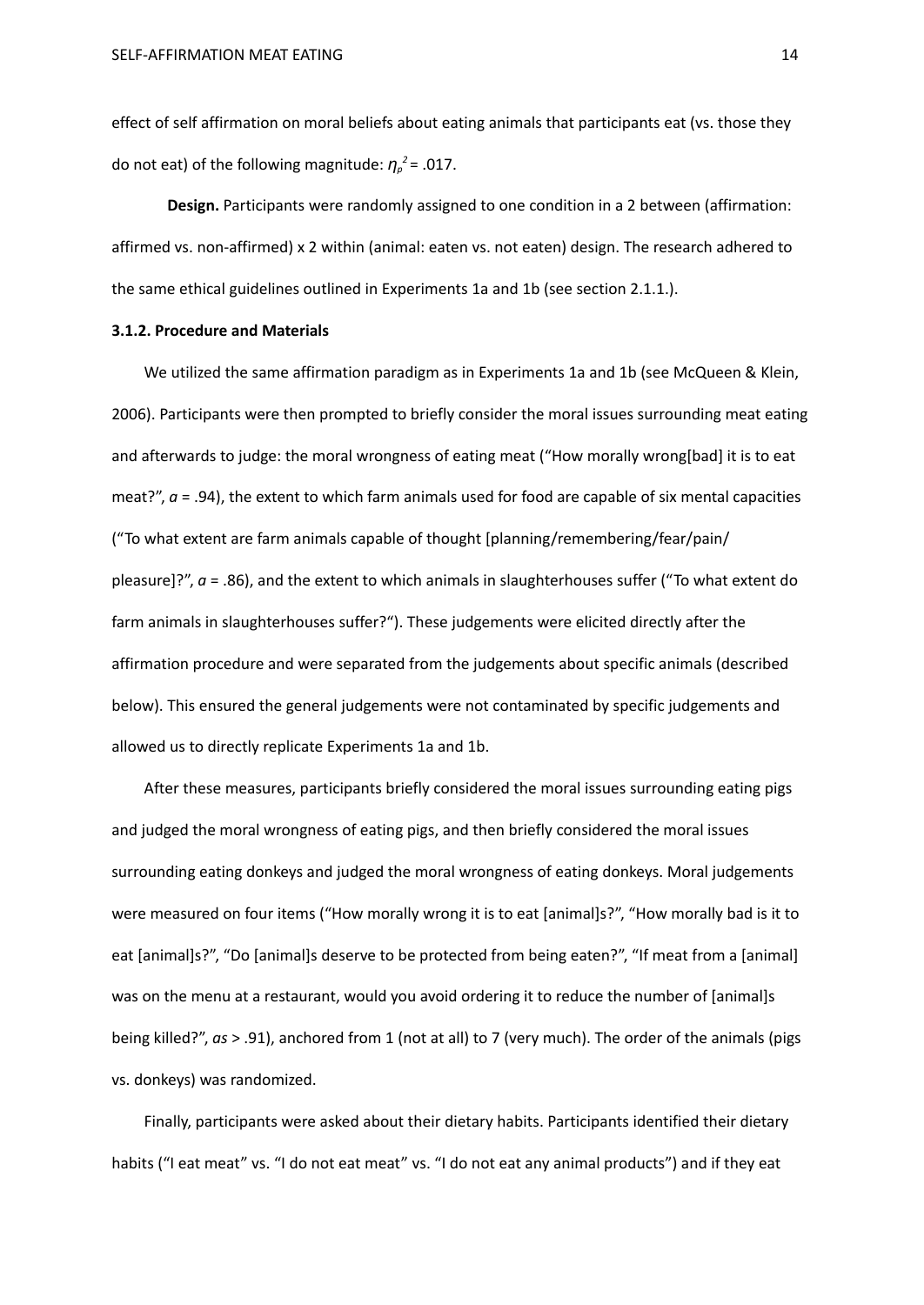pigs and donkeys ("Do you eat meat or edible products made from [animal]?"; yes vs. no). At the conclusion of the study, participants were debriefed, thanked, and paid.

#### **3.2. Results**

**Confirmatory Analyses.** We tested our first prediction--affirming the self makes eating meat (in general) seem more morally wrong--in two ways. First, we tested if the data from the present experiment supported this prediction. In this experiment, we found no indication that participants who had undergone the affirmation procedure ( $M = 2.64$ ,  $SD = 1.50$ ) believed that eating meat was more morally wrong than participants who had not ( $M = 2.57$ ,  $SD = 1.40$ ),  $t(719) = 0.58$ ,  $p_{one-tailed} =$ .281, *d* = 0.04, 95% CI [-0.10; 0.19]. Next, we examined if the full data (Experiments 1-2) supported the prediction. We tested this by estimating the standardized mean difference (Cohen's *d*) weighted via an inverse-variance method (Schwarzer et al., 2015). We pre-registered a more stringent alpha level for this test ( $α = .005$ ; Benjamin et al., 2018). Tested against this criterion, the tendency for the affirmation procedure to make eating meat seem more morally wrong was not statistically significant across the experiments, *d* = 0.13, 95% CI [0.02, 0.24], *Z* = 2.29, *p*one-tailed = .011.

#### **Figure 1**

*The effects of affirmation on moral judgements about meat eating*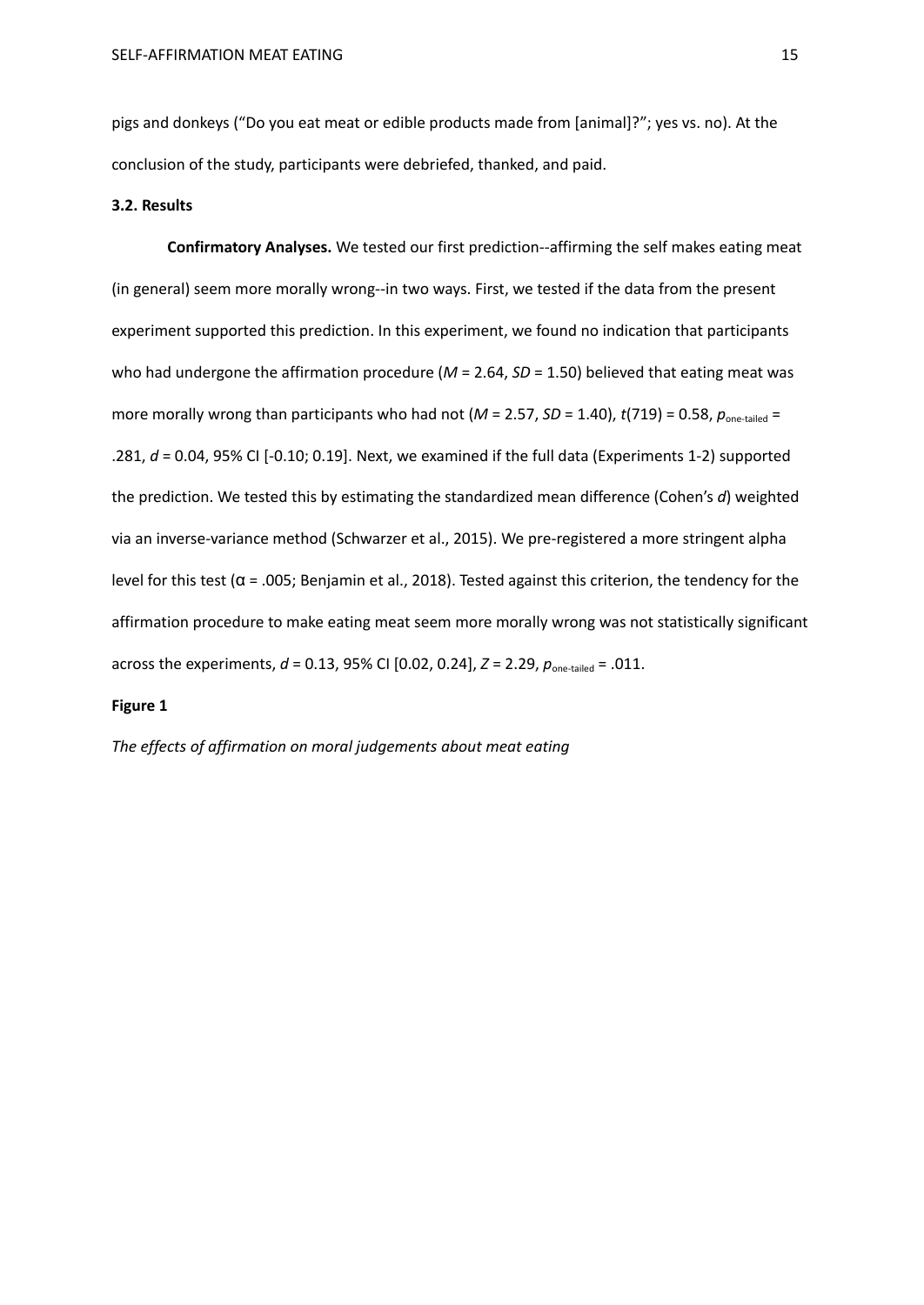

*Note.* Higher scores reflect more morally wrong/bad to eat. The figure depicts jittered data points (points), means (diamonds), and 95% CIs (whiskers).

Moving on, we tested our second prediction--affirming the self makes eating pigs seem more morally wrong--and third prediction--affirming the self makes eating pigs seem more morally wrong than it does eating donkeys. We found no indication that the affirmation procedure, compared to a control procedure, made eating pigs seem more morally wrong,  $t(719) = -0.41$ ,  $p_{one-tailed} = .659$ ,  $d =$ -0.03, 95% CI [-0.18; 0.12]. There was no evidence that the affirmation procedure made eating pigs seem more morally wrong than eating donkeys, *F*(1, 719) = 0.83, *p* = .363, *η<sup>p</sup> <sup>2</sup>* < .01. Further descriptive statistics are presented in Table 1.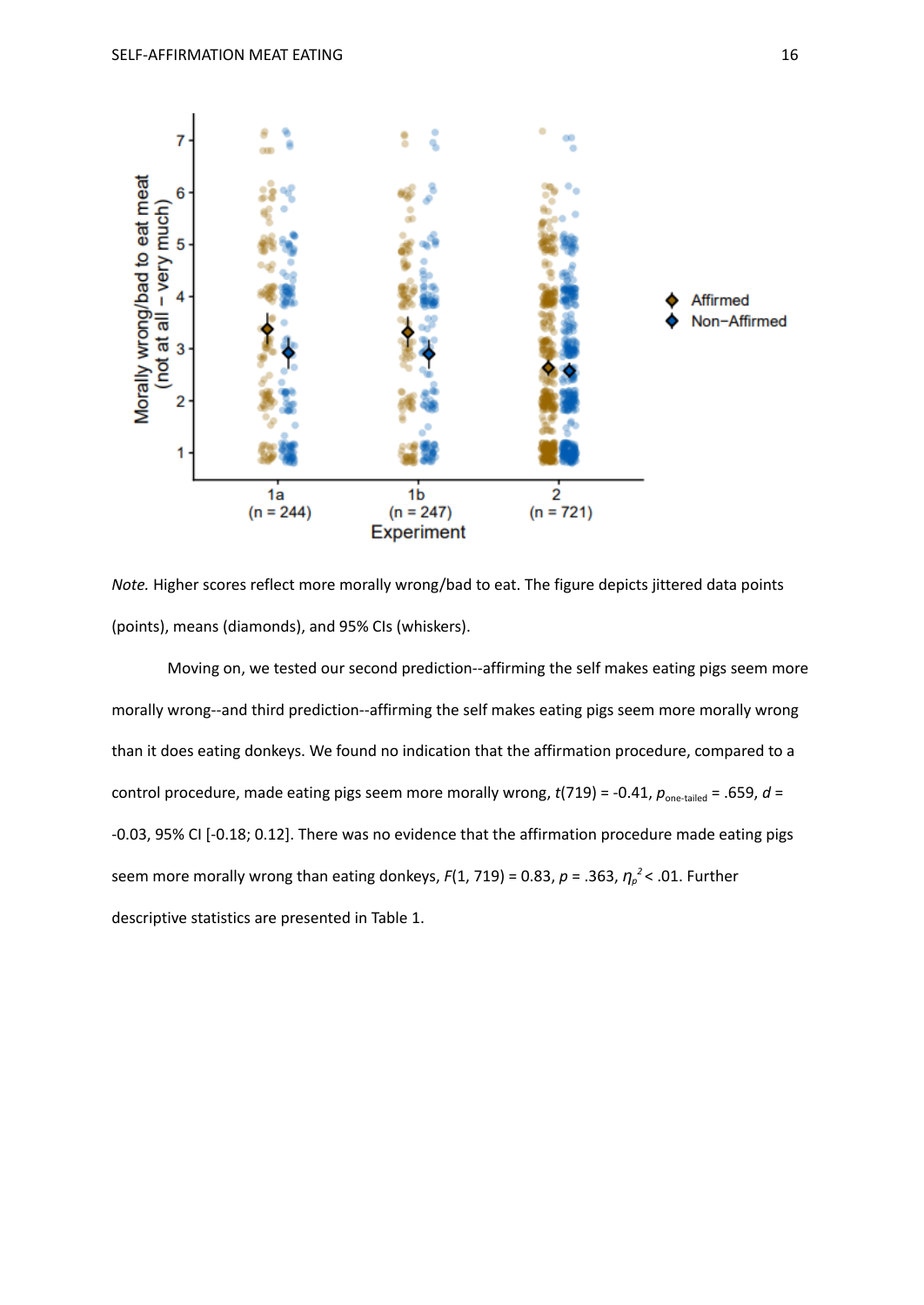#### **Figure 2**

*The effects of affirmation on moral judgements about eating animals that participants eat (pigs) and*



*do not eat (donkeys)*

*Note.* Higher scores reflect more morally wrong to eat. The figure depicts jittered data points (points), means (diamonds), and 95% CIs (whiskers).

**Additional Analyses.** We also examined if the affirmation procedure affected beliefs about animal minds and suffering. Looking across all the available data, we found no evidence that affirming the self affected beliefs about animal minds, *d* = -0.01, 95% CI [-0.12, 0.10], *Z* = -0.20, *p* = .843; nor did we find any evidence that affirming the self affected beliefs about the extent to which animals suffer in slaughterhouses, *d* = 0.07, 95% CI [-0.04, 0.19], *Z* = 1.29, *p* = .197.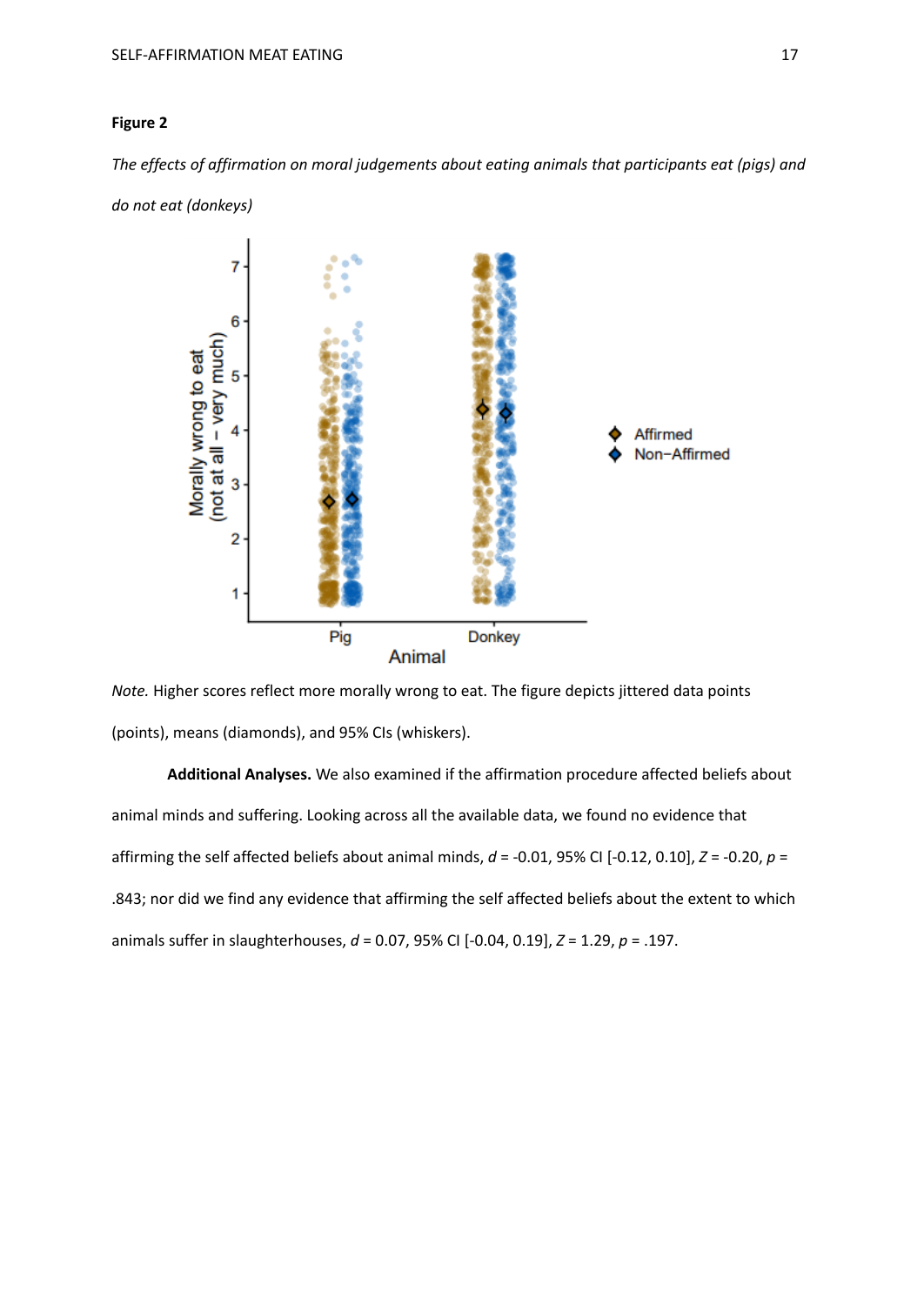#### **4. General Discussion**

Prominent perspectives suggest that people minimize the moral issues surrounding meat eating and animal welfare so as to preserve a favourable view of the self (Bastian & Loughnan, 2017; Joy, 2010; Loughnan & Davies, 2020; Piazza et al., 2015; Rothgerber, 2020). We tested this idea in three experiments by having participants complete a self affirmation task and predicted that this ought to make eating animals seem more wrong. We also tested if the potential effects of this task extended to beliefs about animals that are eaten (i.e., pigs) and to animals that are not eaten (i.e., donkeys); and to beliefs about animal minds and animal suffering. The evidence only weakly supported the idea that affirming the self makes eating meat seem more morally wrong: the effect aggregated across all experiments was small  $(d = .13)$ , and did not achieve statistical significance against the pre-registered alpha level of .005. We found no evidence that affirming the self affected specific beliefs about the moral wrongness of eating animals that participants themselves consume and do not consume, nor about their mental capacities.

The present findings do not undermine the fact that people tend to deny moral standing and sentience to food animals. There is reliable evidence to suggest that people readily justify the harms inflicted on food animals (Piazza et al., 2015) and that food animals garner less moral concern (Krings et al., in press; Leite et al., 2019), and are perceived to possess less sophisticated minds, compared to other comparable animals (Bastian et al., 2012; Bratanova et al., 2011; Possidónio et al., 2019). The importance of these findings for how we relate to animals remains.

The present findings do, however, speak to whether the self is implicated in moral disengagement surrounding meat eating and animal minds. Prior work demonstrates that moral beliefs shift when the inconsistency between eating meat and caring for animals is brought into focus (Bastian et al., 2012; Loughnan et al., 2010; Rothgerber, 2014). For example, Loughnan et al., (2010) found that meat-eaters reported that cows were less worthy of moral concern after having eaten beef jerky compared to nuts. Such results suggest that the need to represent the self in positive terms is implicated in moral beliefs about eating animals (Bastian & Loughnan, 2017; Loughnan &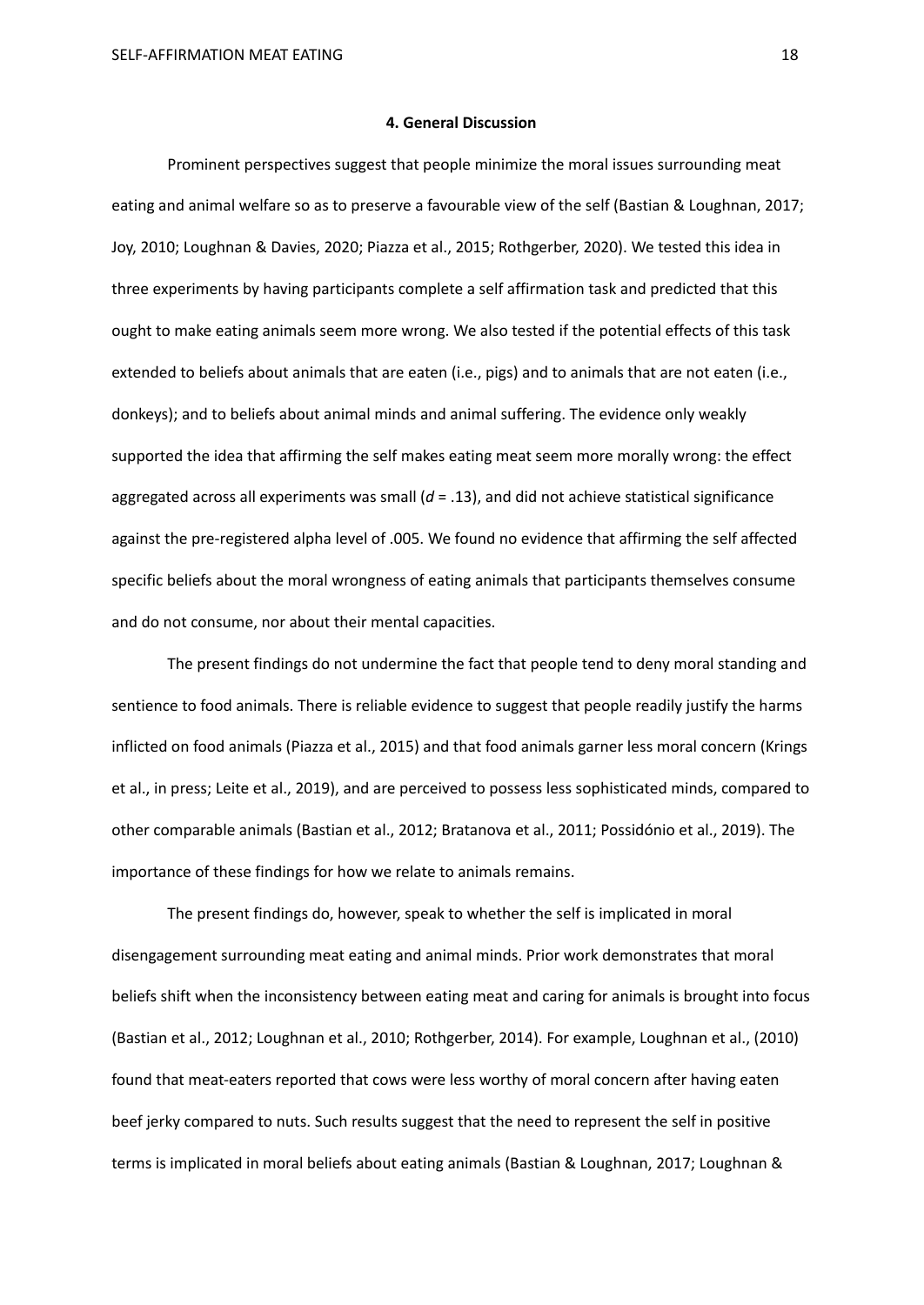Davies, 2020). We present evidence that manipulating the need to represent the self in positive terms has little or no effect on moral beliefs about eating meat, animal minds, and animal suffering. This suggests that perceptions of the self may not be as strongly tied to such beliefs as previously thought. In doing so, the work suggests that alternative explanations of the phenomena--in terms of aversion to harm (Cushman et al., 2012) and non-motivated self-knowledge (Bem, 1967; Loughnan et al., 2010)--may need to be taken more seriously. This does not mean that perceptions of the self are not implicated in moral disengagement surrounding meat eating and animal welfare. The self-protective explanation may ultimately remain the most convincing account of why people morally disengage when the inconsistency between eating meat and caring for animals is made salient (Bastian et al., 2012; Loughnan et al., 2010). This does, however, suggest that strong claims about the links between perceptions of the self and the tendency to morally disengage from the issues surrounding meat eating and animal welfare need to be made cautiously.

Affirmation procedures show some promise in applied contexts. For example, augmenting otherwise threatening health messages with brief affirmations increases their effectiveness (Arpan et al., 2017). Such results prompt a discussion about whether the present findings lend themselves to similar applications. Attempts to translate the present work to such applications seem premature. Our results tentatively suggest that one instantiation of an affirmation procedure might lend itself to shifting general beliefs about eating meat. More data is needed to reduce the uncertainty surrounding this effect. If this effect can be convincingly demonstrated, further work would then be needed to confirm that similar shifts could be obtained with affirmations that are communicated in more applied settings--such as alongside animal welfare messages. Finally, those interested in drawing on scientific research to inform interventions need to consider their likely effectiveness. Our results suggest that the effect of the present affirmation procedure is unlikely to be large. Although small effects can have tangible benefits in the aggregate (Funder & Ozer, 2019), the relative costs and benefits of such an intervention need to be weighed against potential alternatives (see e.g., Hansen et al., 2019).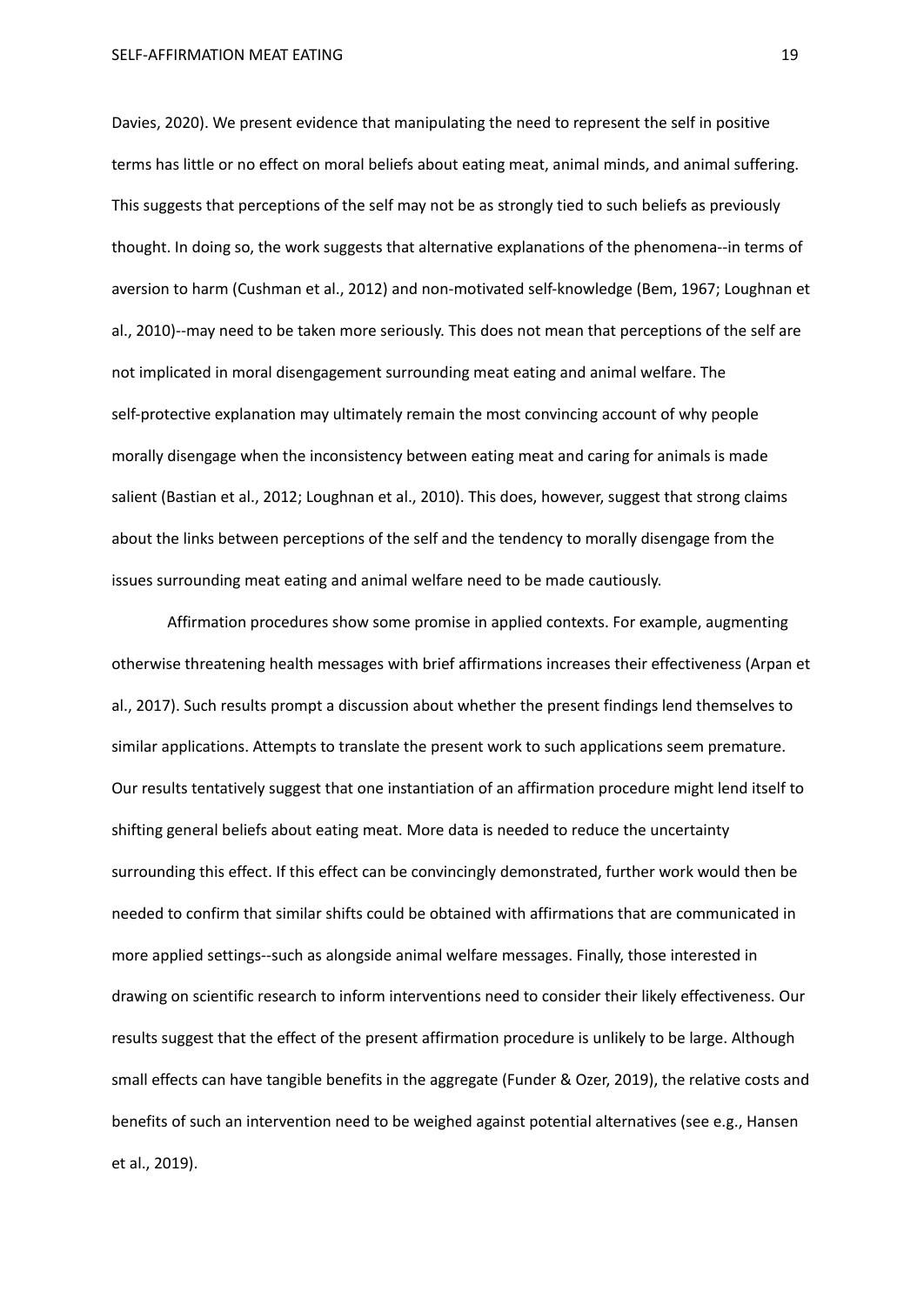In closing, we would like to take a moment to reflect on the value, in our view, of the registered report format in advancing psychological science. Prior to submitting the registered report, we found some initial support for our main hypothesis in Experiments 1a and 1b. Nevertheless, the results from Experiments 1a and 1b were somewhat unconvincing and suggested that a replication attempt would be beneficial but require a substantial investment of resources. The registered report format allowed us to propose this replication and ultimately commit these resources with the guarantee that the results would be published. The format therefore allowed us to detach the test from the results and in doing so freed us from the disincentives associated with attempting to publish a set of potentially inconclusive or null results. The benefits of this format are evident. Experiment 2 failed to replicate the results of Experiment 1a and 1b, gave us a more reliable aggregate estimate of the magnitude and robustness of the effect, and ultimately changed the report, from one titled: "*The 'me' in meat: Affirming the self makes eating animals seem more morally wrong*" to "*The 'me' in meat: Does affirming the self make eating animals seem more morally wrong?*".

In sum, we tested if moral beliefs about meat eating, animal minds, and animal suffering were causally related to the need to protect the self by examining the effects of an affirmation procedure on such beliefs. We found only weak support for the idea that affirming the self makes eating meat seem more morally wrong. We found no evidence that affirming the self affected any other beliefs including those related to eating specific animals, animal minds, and animal suffering. The work suggests that claims about why people are prone to deny moral standing and sentience to food animals need to be made cautiously.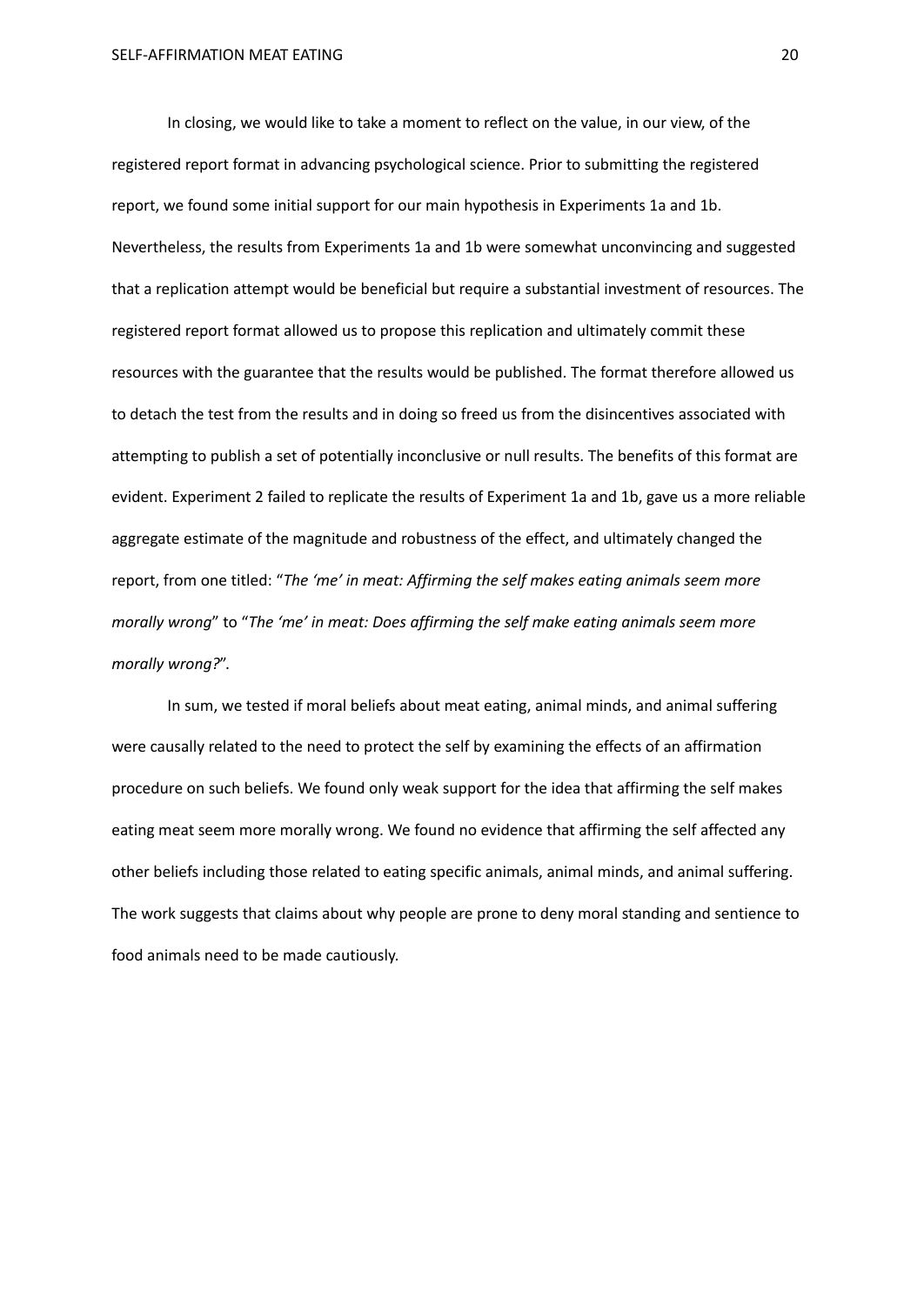#### **References**

- Alicke, M. D., & Govorun, O. (2005). The Better-Than-Average Effect. In M. D. Alicke, D. A. Dunning, & J. I. Krueger (Eds.), *Studies in self and identity. The Self in Social Judgment* (pp. 85–106). Psychology Press.
- Aquino, K., & Reed II, A. (2002). The self-importance of moral identity. *Journal of Personality and Social Psychology*, *83*(6), 1423–1440. https://doi.org/10.1037/0022-3514.83.6.1423
- Arpan, L. M., Lee, Y. S., & Wang, Z. (2017). Integrating self-affirmation with health risk messages: Effects on message evaluation and response. *Health Communication*, *32*(2), 189–199. https://doi.org/10.1080/10410236.2015.1113483
- Bandura, A. (1999). Moral disengagement in the perpetration of inhumanities. *Personality and Social Psychology Review*, *3*(3), 193–209. https://doi.org/10.1207/s15327957pspr0303\_3
- Bastian, B., & Loughnan, S. (2017). Resolving the meat-paradox: A motivational account of morally troublesome behavior and its maintenance. *Personality and Social Psychology Review*, *21*(3), 278–299. https://doi.org/10.1177/1088868316647562
- Bastian, B., Loughnan, S., Haslam, N., & Radke, H. R. M. (2012). Don't mind meat? The denial of mind to animals used for human consumption. *Personality and Social Psychology Bulletin*, *38*(2), 247–256. https://doi.org/10.1177/0146167211424291
- Bem, D. J. (1967). Self-perception: An alternative interpretation of cognitive dissonance phenomena. *Psychological Review*, *74*(3), 183–200. https://doi.org/10.1037/h0024835
- Benjamin, D. J., Berger, J. O., Johannesson, M., Nosek, B. A., Wagenmakers, E.-J., Berk, R., Bollen, K. A., Brembs, B., Brown, L., Camerer, C., Cesarini, D., Chambers, C. D., Clyde, M., Cook, T. D., De Boeck, P., Dienes, Z., Dreber, A., Easwaran, K., Efferson, C., … Johnson, V. E. (2018). Redefine statistical significance. *Nature Human Behaviour*, *2*(1), 6–10. https://doi.org/10.1038/s41562-017-0189-z
- Bratanova, B., Loughnan, S., & Bastian, B. (2011). The effect of categorization as food on the perceived moral standing of animals. *Appetite*, *57*(1), 193–196. https://doi.org/10.1016/j.appet.2011.04.020

Champely, S. (2020). *Package 'pwr'*. https://cran.r-project.org/web/packages/pwr/index.html

Cushman, F., Gray, K., Gaffey, A., & Mendes, W. B. (2012). Simulating murder: The aversion to harmful action. *Emotion*, *12*(1), 2–7. https://doi.org/10.1037/a0025071

Dhont, K., & Hodson, G. (2020). *Why We Love and Exploit Animals: Bridging insights from academia and*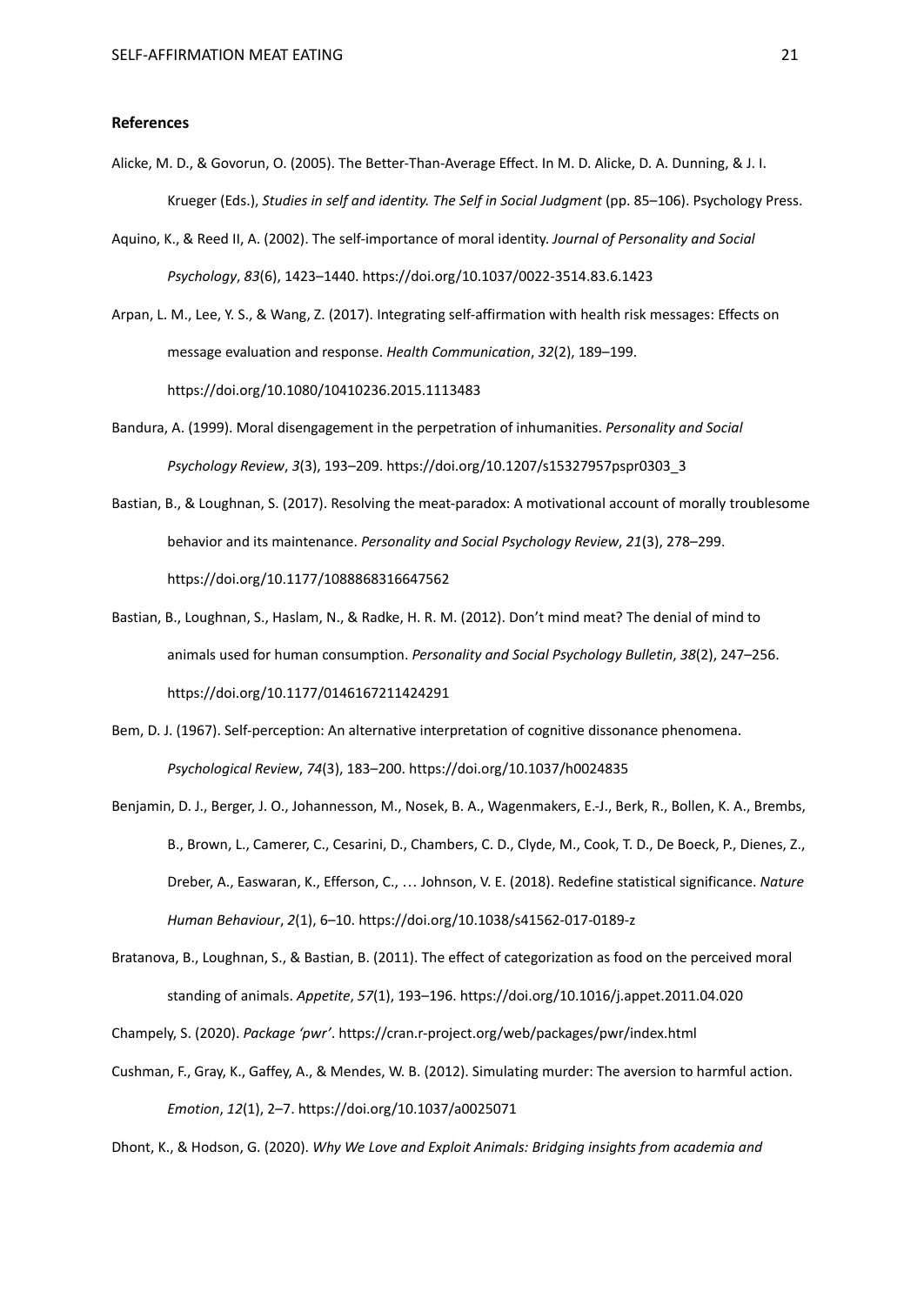*advocacy*. Routledge. https://doi.org/10.4324/9781351181440

- Dhont, K., Hodson, G., Loughnan, S., & Amiot, C. E. (2019). Rethinking human-animal relations: The critical role of social psychology. *Group Processes & Intergroup Relations*, *22*(6), 769–784. https://doi.org/10.1177/1368430219864455
- Funder, D. C., & Ozer, D. J. (2019). Evaluating effect size in psychological research: Sense and nonsense. *Advances in Methods and Practices in Psychological Science*, *2*(2), 156–168. https://doi.org/10.1177/2515245919847202
- Goh, J. X., Hall, J. A., & Rosenthal, R. (2016). Mini meta‐analysis of your own studies: Some arguments on why and a primer on how. *Social and Personality Psychology Compass*, *10*(10), 535–549. https://doi.org/10.1111/spc3.12267
- Hansen, P. G., Schilling, M., & Malthesen, M. S. (2019). Nudging healthy and sustainable food choices: Three randomized controlled field experiments using a vegetarian lunch-default as a normative signal. *Journal of Public Health*, *fdz154*. https://doi.org/10.1093/pubmed/fdz154
- Harris, P. R., & Napper, L. (2005). Self-affirmation and the biased processing of threatening health-risk information. *Personality and Social Psychology Bulletin*, *31*(9), 1250–1263. https://doi.org/10.1177/0146167205274694
- Joy, M. (2010). *Why We Love Dogs, Eat Pigs, and Wear Cows: An Introduction to Carnism*. Conari Press.
- Krings, V. C., Dhont, K., & Salmen, A. (in press). The Moral Divide between High- and Low-Status Animals: The Role of Human Supremacy Beliefs. *Anthrozoos*.
- Lakens, D., & Caldwell, A. R. (2019). Simulation-based power-analysis for factorial ANOVA designs. *PsyArXiv*. https://doi.org/10.31234/osf.io/baxsf
- Leach, S., Sutton, R. M., Dhont, K., & Douglas, K. M. (2020). When is it wrong to eat animals? The relevance of different animal traits and behaviours. *European Journal of Social Psychology*, *n/a*(n/a). https://doi.org/10.1002/ejsp.2718
- Leite, A. C., Dhont, K., & Hodson, G. (2019). Longitudinal effects of human supremacy beliefs and vegetarianism threat on moral exclusion (vs. Inclusion) of animals. *European Journal of Social Psychology*, *49*(1), 179–189. https://doi.org/10.1002/ejsp.2497
- Loughnan, S., & Davies, T. (2020). The Meat Paradox. In K. Dhont & G. Hodson (Eds.), *Why We Love and Exploit Animals: Bridging insights from academia and advocacy* (pp. 171–187). Routledge.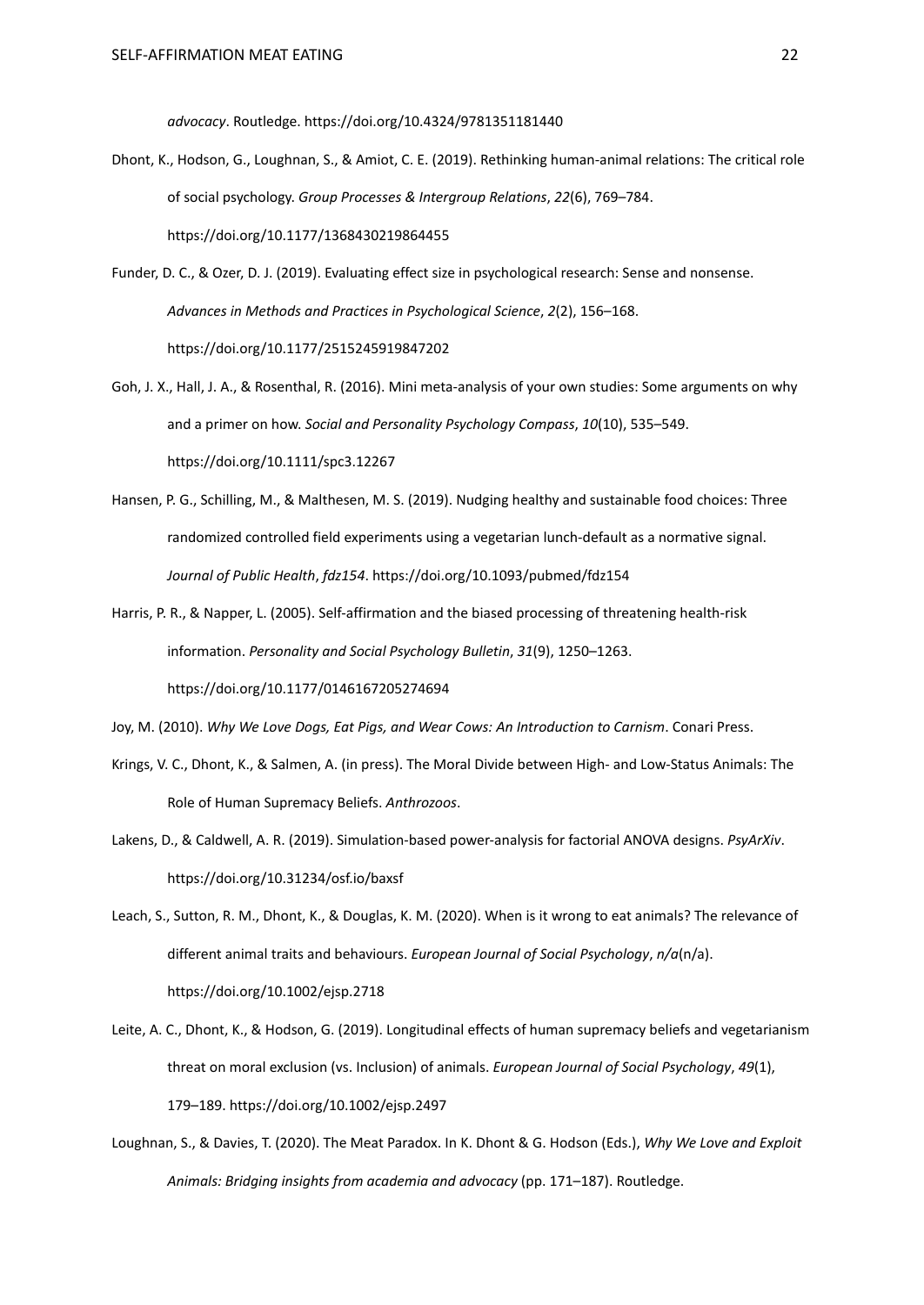https://doi.org/10.4324/9781351181440-11

- Loughnan, S., Haslam, N., & Bastian, B. (2010). The role of meat consumption in the denial of moral status and mind to meat animals. *Appetite*, *55*(1), 156–159. https://doi.org/10.1016/j.appet.2010.05.043
- McQueen, A., & Klein, W. M. P. (2006). Experimental manipulations of self-affirmation: A systematic review. *Self and Identity*, *5*(4), 289–354. https://doi.org/10.1080/15298860600805325
- Piazza, J., Ruby, M. B., Loughnan, S., Luong, M., Kulik, J., Watkins, H. M., & Seigerman, M. (2015). Rationalizing meat consumption. The 4Ns. *Appetite*, *91*, 114–128. https://doi.org/10.1016/J.APPET.2015.04.011
- Possidónio, C., Graça, J., Piazza, J., & Prada, M. (2019). Animal images database: Validation of 120 images for human-animal studies. *Animals*, *9*(8), 475. https://doi.org/10.3390/ani9080475
- Reed, M. B., & Aspinwall, L. G. (1998). Self-affirmation reduces biased processing of health-risk information. *Motivation and Emotion*, *22*(2), 99–132. https://doi.org/10.1023/A:1021463221281
- Rothgerber, H. (2014). Efforts to overcome vegetarian-induced dissonance among meat eaters. *Appetite*, *79*, 32–41. https://doi.org/10.1016/j.appet.2014.04.003
- Rothgerber, H. (2020). Meat-related cognitive dissonance: A conceptual framework for understanding how meat eaters reduce negative arousal from eating animals. *Appetite*, *146*, 104511. https://doi.org/10.1016/j.appet.2019.104511
- Ruby, M. B. (2012). Vegetarianism. A blossoming field of study. *Appetite*, *58*(1), 141–150. https://doi.org/10.1016/j.appet.2011.09.019
- Sadler, M. J. (2004). Meat alternatives—Market developments and health benefits. *Trends in Food Science and Technology*, *15*(5), 250–260. https://doi.org/10.1016/j.tifs.2003.09.003
- Schumann, K. (2014). An affirmed self and a better apology: The effect of self-affirmation on transgressors' responses to victims. *Journal of Experimental Social Psychology*, *54*, 89–96. https://doi.org/10.1016/j.jesp.2014.04.013
- Schwarzer, G., Carpenter, J. R., & Rucker, G. (2015). *Meta-analysis with R*. Springer International Publishing. https://researchonline.lshtm.ac.uk/id/eprint/2319347/
- Sedikides, C., & Gregg, A. P. (2008). Self-Enhancement: Food for Thought. *Perspectives on Psychological Science*, *3*(2), 102–116. https://doi.org/10.1111/j.1745-6916.2008.00068.x
- Sherman, D. K., & Cohen, G. L. (2006). The psychology of self-defense: Self-Affirmation Theory. *Advances in Experimental Social Psychology*, *38*, 183–242. https://doi.org/10.1016/S0065-2601(06)38004-5